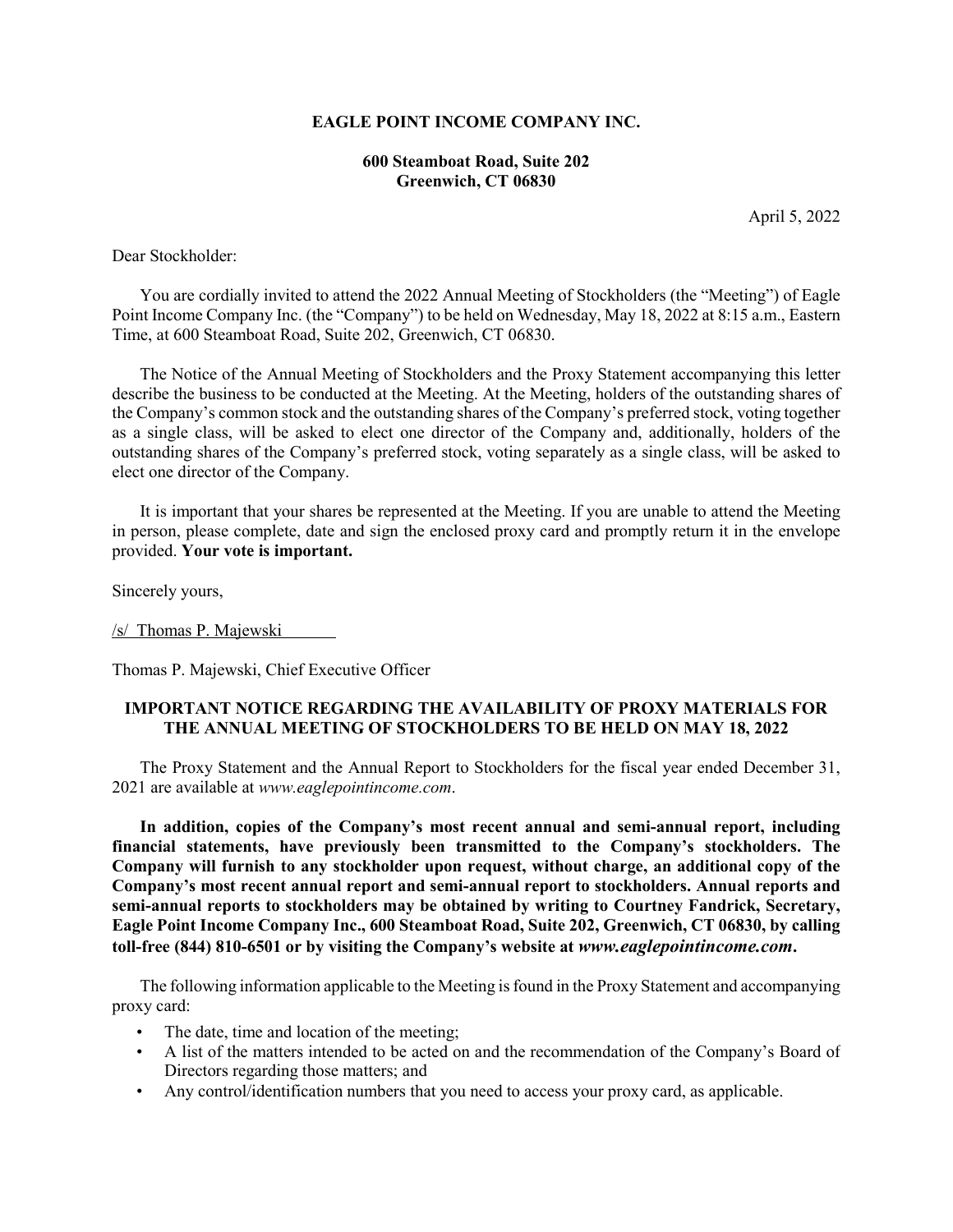#### **NOTICE OF ANNUAL MEETING OF STOCKHOLDERS TO BE HELD ON MAY 18, 2022**

#### **EAGLE POINT INCOME COMPANY INC.**

#### **600 Steamboat Road, Suite 202 Greenwich, CT 06830**

To the Stockholders of Eagle Point Income Company Inc. (the "Company"):

Notice is hereby given that an Annual Meeting of Stockholders of the Company (the "Meeting") will be held at the offices of the Company at 600 Steamboat Road, Suite 202, Greenwich, CT 06830, on Wednesday, May 18, 2022 at 8:15 a.m., Eastern Time.

At the Meeting, you will be asked to elect two (2) directors of the Company, as outlined below and more fully described in the accompanying Proxy Statement:

- 1. Mr. James R. Matthews, to be voted upon by holders of the outstanding shares of the Company's preferred stock, voting separately as a single class, to serve until the 2025 annual meeting of stockholders or until his successor is duly elected and qualifies; and
- 2. Mr. Paul E. Tramontano, to be voted upon by holders of the outstanding shares of the Company's common stock and preferred stock, voting together as a single class, to serve until the 2025 annual meeting of stockholders or until his successor is duly elected and qualifies.

The Board of Directors of the Company has fixed the close of business on March 31, 2022 as the record date for the determination of stockholders of the Company entitled to receive notice of, and to vote at, the Meeting or any adjournment(s) or postponement(s) thereof. The enclosed proxy is being solicited on behalf of the Board of Directors of the Company. This Notice of Annual Meeting of Stockholders, this Proxy Statement and the enclosed proxy card are first being sent to stockholders on or about April 5, 2022.

By order of the Board of Directors of the Company

/s/ Courtney B. Fandrick Courtney B. Fandrick Secretary

Greenwich, CT April 5, 2022

**It is important that your shares be represented at the Meeting in person or by proxy, no matter how many shares you own. If you do not expect to attend the Meeting, please complete, date, sign and return the enclosed proxy in the accompanying envelope, which requires no postage if mailed in the United States. Please mark and mail your proxy promptly in order to save any additional costs of further proxy solicitations and in order for the Meeting to be held as scheduled. If you have any questions regarding the proxy materials please call (844) 810-6501.**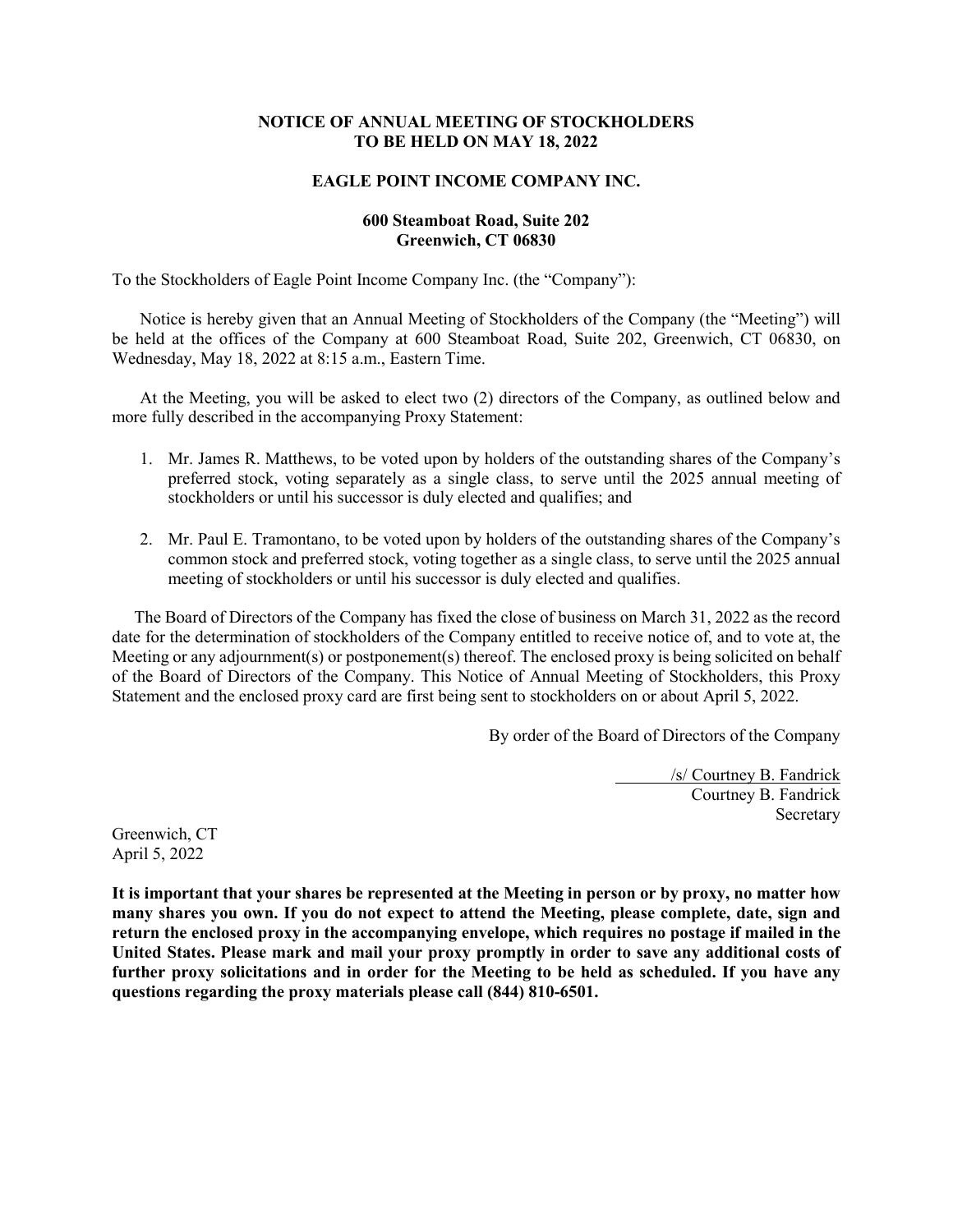#### **EAGLE POINT INCOME COMPANY INC.**

**600 Steamboat Road, Suite 202 Greenwich, CT 06830**

#### **PROXY STATEMENT**

#### **FOR THE ANNUAL MEETING OF STOCKHOLDERS TO BE HELD ON MAY 18, 2022**

April 5, 2022

This Proxy Statement is furnished in connection with the solicitation by the Board of Directors (the "Board," and each member, a "Director") of the holders of the capital stock (the "Stockholders") of Eagle Point Income Company Inc. (the "Company," "we," "us" or "our") of proxies to be voted at the 2022 Annual Meeting of Stockholders (the "Meeting") and any adjournment(s) or postponement(s) thereof. The Meeting will be held at our offices, which are located at 600 Steamboat Road, Suite 202, Greenwich, CT 06830, on Wednesday, May 18, 2022 at 8:15 a.m., Eastern Time. The Notice of Annual Meeting of Stockholders (the "Notice"), this Proxy Statement and the enclosed proxy card are first being sent to Stockholders on or about April 5, 2022. A copy of the Company's Annual Report to Stockholders for the fiscal year ended December 31, 2021 (the "Annual Report") was previously transmitted to the Stockholders and is also available to Stockholders, without charge, upon request by writing to Courtney Fandrick, Secretary, Eagle Point Income Company Inc., 600 Steamboat Road, Suite 202, Greenwich, CT 06830, by calling (844) 810-6501 or by visiting the Company's website at *www.eaglepointincome.com*.

The Board has fixed the close of business on March 31, 2022 as the record date (the "Record Date") for the determination of Stockholders entitled to receive notice of, and to vote at, the Meeting. The Meeting is scheduled as a meeting of all Stockholders. As of the Record Date, 6,995,913 shares of the Company's common stock, par value \$0.001 per share (the "Common Stock"), were issued and outstanding and 1,521,649 shares of the Company's 5.00% Series A Term Preferred Stock due 2026, par value \$0.001 per share (the "Preferred Stock") were issued and outstanding.

Stockholders of record may vote by mail by returning a properly executed proxy card or in person by attending the Meeting. Shares of Common Stock and Preferred Stock represented by duly executed and timely delivered proxies will be voted as instructed on the proxy. **If you execute and return the enclosed proxy and no vote is indicated, your proxy will be voted "FOR" the proposal described in this Proxy Statement (as applicable).**

At any time before it has been voted, your proxy may be revoked in one of the following ways: (1) by a signed, written letter of revocation delivered on any business day before the date of the Meeting to the Secretary of the Company at 600 Steamboat Road, Suite 202, Greenwich, CT 06830, (2) by properly completing and executing a later-dated proxy and returning it in time to be received before the Meeting, or (3) by attending the Meeting and voting in person. Please call (844) 810-6501 for information on how to obtain directions to attend the Meeting and vote in person.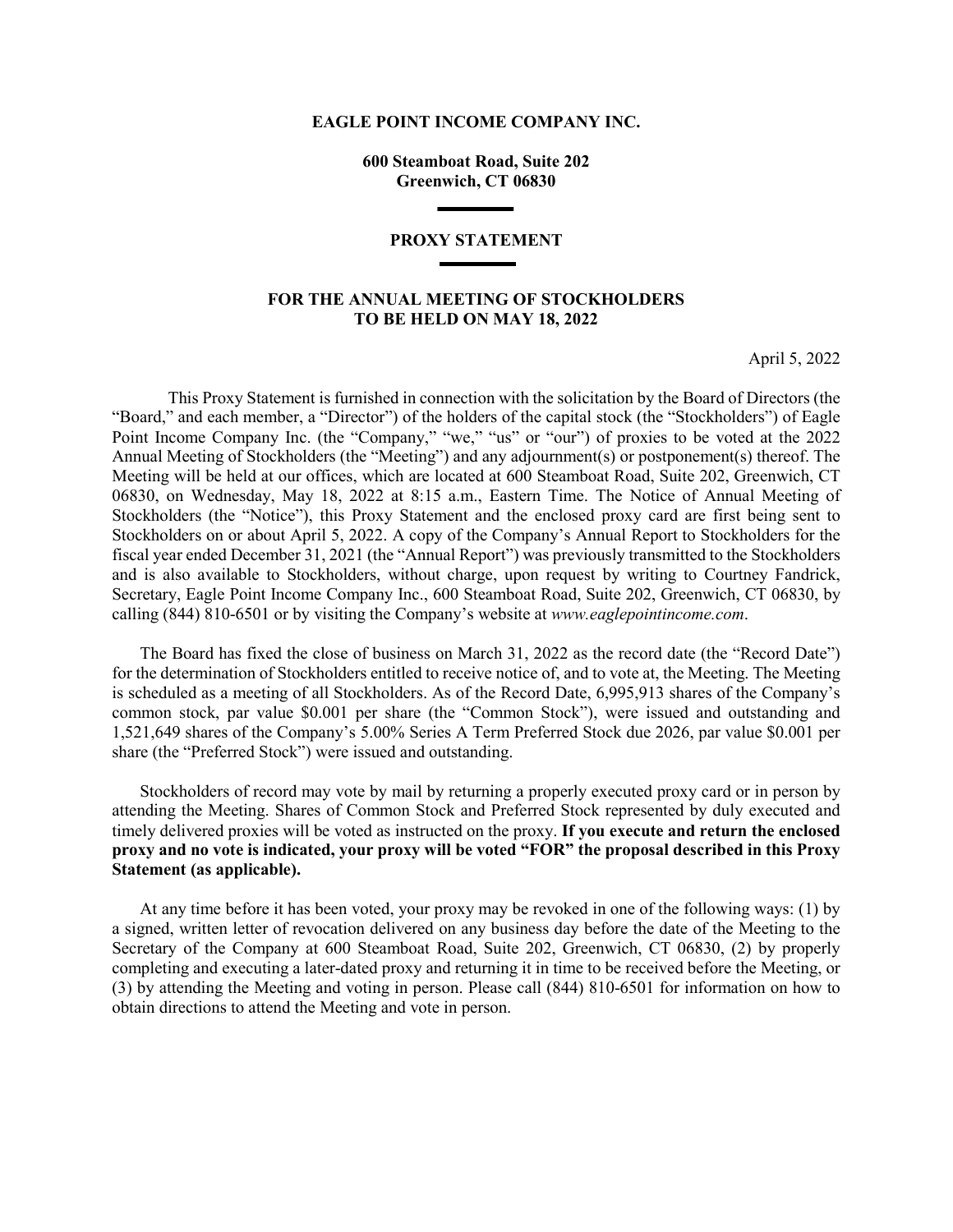#### **Purpose of Meeting**

At the Meeting, Stockholders will be asked to elect two (2) Directors as outlined below:

- 1. Mr. James R. Matthews, to be voted upon by holders of the outstanding shares of the Company's Preferred Stock, voting separately as a single class, to serve until the 2025 annual meeting of stockholders or until his successor is duly elected and qualifies; and
- 2. Mr. Paul E. Tramontano, to be voted upon by holders of the outstanding shares of the Company's Common Stock and Preferred Stock, voting together as a single class, to serve until the 2025 annual meeting of stockholders or until his successor is duly elected and qualifies.

#### **Quorum**

A quorum must be present at the Meeting for any business to be conducted. The presence at the Meeting, in person or by proxy, of the holders of a majority of the Company's capital stock entitled to vote at the Meeting will constitute a quorum. Proxies that reflect abstentions will be treated as shares present for quorum purposes. In addition, shares held of record by brokers or nominees as to which voting instructions have not been received from the beneficial owners or the persons entitled to vote, and the broker or nominee does not otherwise have discretionary power to vote on non-routine matters, will be entitled to vote at the Meeting and will be treated as shares present for quorum purposes.

If a quorum is not present at the Meeting, the presiding officer shall have power to adjourn the Meeting from time to time, without notice other than announcement at the Meeting, until a quorum shall be present or represented. At such adjourned Meeting at which a quorum shall be present or represented, any business may be transacted which might have been transacted at the Meeting as originally noticed. If the adjournment is for more than thirty (30) days, or if after the adjournment a new record date is fixed for the adjourned Meeting, a notice of the adjourned Meeting shall be given to each Stockholder entitled to vote at the Meeting.

#### **Vote Required**

The Stockholders of record on the Record Date will be entitled to one vote per share on each matter to which they are entitled to vote and that is to be voted on by Stockholders, and a fractional vote with respect to fractional shares, with no cumulative voting rights in the election of Directors. Votes cast by proxy or in person at the Meeting will be counted by the Company's proxy tabulation firm.

The election of a Director requires the affirmative vote of a plurality of the votes cast at the Meeting in person or by proxy. Therefore, a plurality of the votes cast at the Meeting by holders of Preferred Stock must be "FOR" the election of Mr. Matthews for him to be re-elected as a Director, and a plurality of the votes cast at the Meeting by holders of Common Stock and Preferred Stock must be "FOR" the election of Mr. Tramontano for him to be re-elected as a Director.

If you vote "Withhold" with respect to a nominee, your shares will not be voted with respect to the person indicated. Such abstentions will not be included in determining the number of votes cast and, as a result, will have no effect on the election. **If you execute and return the enclosed proxy and no vote is indicated, your proxy will be voted "FOR" the proposal described in this Proxy Statement (as applicable).**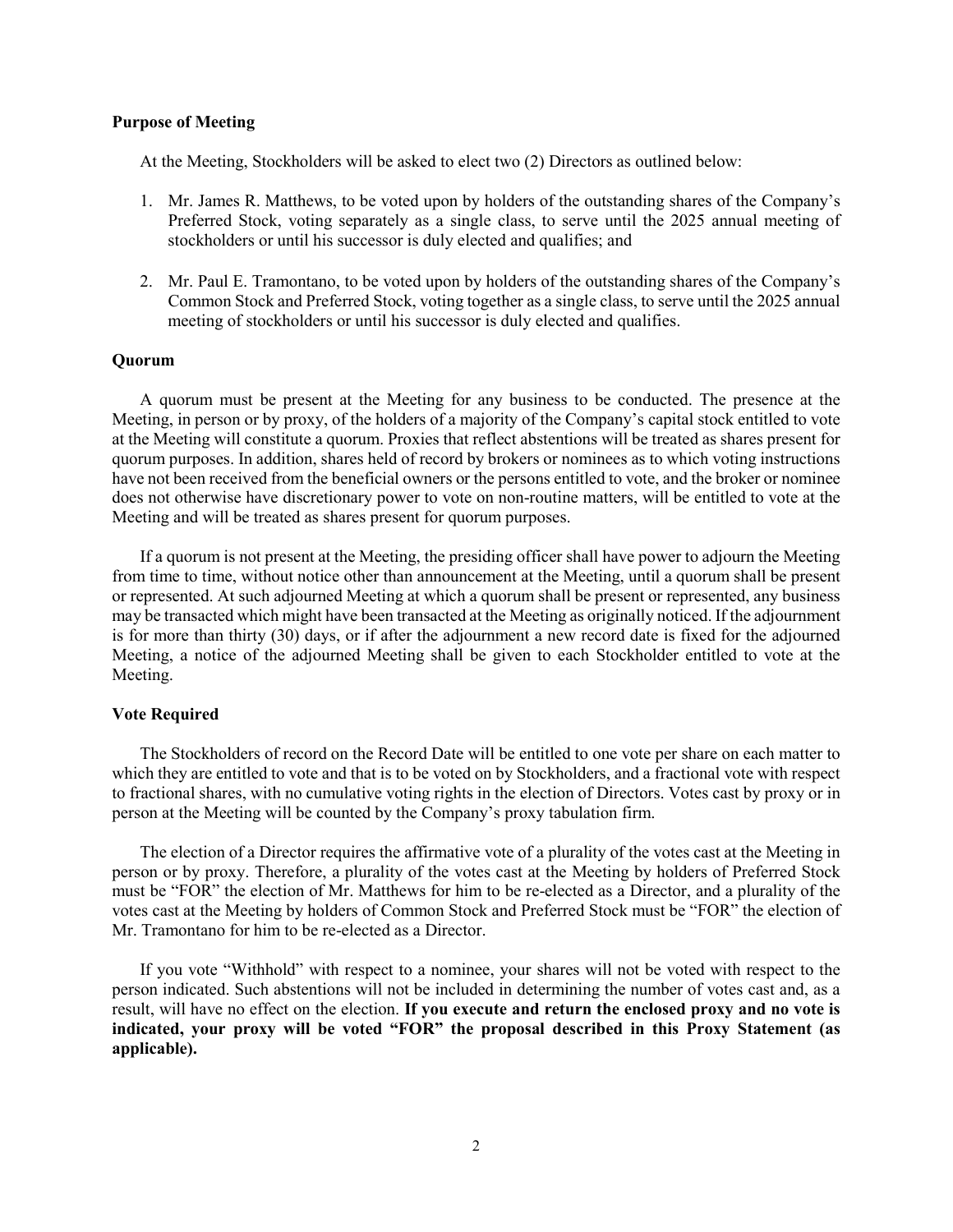#### **Adjournment**

The Meeting may be adjourned for such periods as the presiding officer of the Meeting or the Stockholders present in person or by proxy and entitled to vote shall direct.

#### **Additional Information**

The Company will bear the expense of the solicitation of proxies for the Meeting, including the cost of preparing, printing and mailing this Proxy Statement, the accompanying Notice and the enclosed proxy card. The Company intends to use the services of American Stock Transfer & Trust Company, LLC, its transfer agent, and Broadridge Financial Solutions, Inc., a provider of investor communications solutions, to aid in the distribution and collection of proxy votes. The Company expects to pay market rates for such services. We have requested that brokers, nominees, fiduciaries and other persons holding shares of Common Stock or Preferred Stock in their names, or in the name of their nominees, which are beneficially owned by others, forward the proxy materials to, and obtain proxies from, such beneficial owners. We will reimburse such persons for their reasonable expenses in so doing. In addition, proxies may be solicited in person and/or by telephone, mail or facsimile transmission by Directors or officers of the Company, officers or employees of Eagle Point Income Management LLC, our investment adviser (the "Adviser"), Eagle Point Administration LLC, our administrator (the "Administrator"), and/or by a retained solicitor. No additional compensation will be paid to such Directors, officers or regular employees for such services. If the Company retains a solicitor, the Company has estimated that it would pay approximately \$15,000 for such services. If the Company engages a solicitor, you could be contacted by telephone on behalf of the Company and urged to vote. The solicitor will not attempt to influence how you vote your shares, but will only ask that you take the time to cast a vote. If engaged, the solicitor may also ask if you would like to vote over the telephone and to have your vote transmitted to our proxy tabulation firm.

As of the date of this Proxy Statement, the Board, the Company's officers and the Adviser know of no business to come before the Meeting other than as set forth in the Notice. If any other business is properly brought before the Meeting, the persons named as proxies will vote in their sole discretion.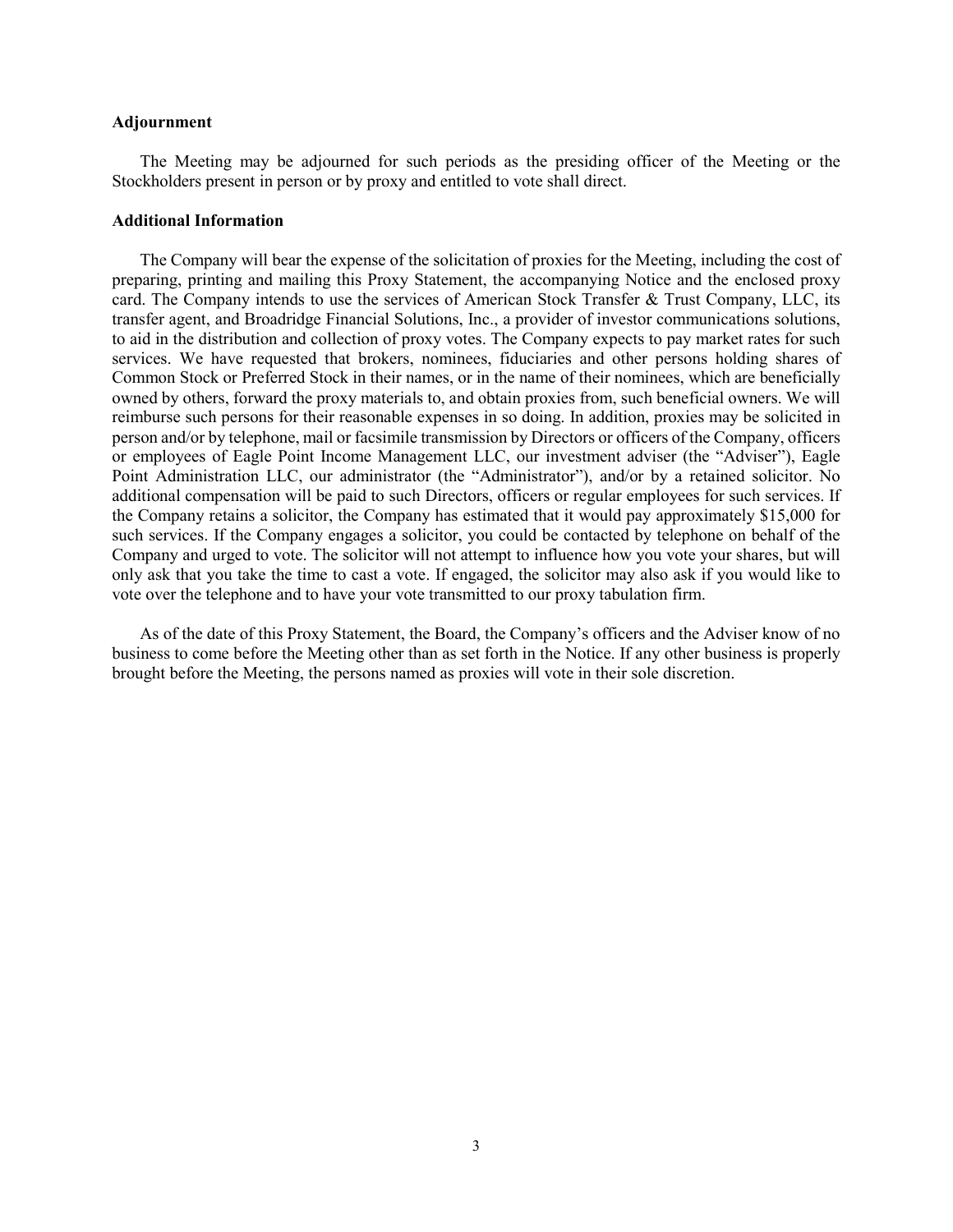#### **PROPOSAL: ELECTION OF DIRECTORS**

The Board is currently comprised of six (6) Directors, four (4) of whom are not "interested persons" (as defined in the Investment Company Act of 1940, as amended (the "1940 Act")) of the Company, and meet the independence requirements of Rule 10A-3 of the Securities Exchange Act of 1934, as amended (the "Exchange Act") and the New York Stock Exchange listing rules (the "Independent Directors"). The Board is divided into three classes with the term of only one class expiring at each annual meeting. Classes I, II and III are each comprised of two (2) Directors.

The Nominating Committee (the "Nominating Committee") of the Company and the Board have recommended Messrs. Matthews and Tramontano for re-election as Class II Directors by the Stockholders. Accordingly, at the Meeting, (i) the holders of Preferred Stock, voting separately as a single class, are being asked to re-elect Mr. Matthews as a Class II Director, and (ii) the holders of Common Stock and Preferred Stock, voting together as a single class, are being asked to re-elect Mr. Tramontano as a Class II Director, each to serve until the 2025 annual meeting of stockholders or until his respective successor is duly elected and qualifies.

Messrs. Matthews and Tramontano are currently serving as Class II Directors and have agreed to continue to serve as Class II Directors, if re-elected. If either Mr. Matthews or Mr. Tramontano is not available for re-election at the time of the Meeting, the persons named as proxies will vote for such substitute nominee(s) as the Nominating Committee and the Board may select. The Board has no reason to believe that either Mr. Matthews or Mr. Tramontano will be unable or unwilling to serve.

A Stockholder can vote "for," or "withhold" its vote with respect to, any nominee. **In the absence of instructions to the contrary, it is the intention of the persons named as proxies to vote such proxy "FOR" the election of each nominee.**

#### **THE BOARD UNANIMOUSLY RECOMMENDS THAT YOU VOTE "FOR" THE RE-ELECTION OF EACH NOMINEE.**

#### **Information about the Board**

The business of the Company is managed under the direction of the Board. Subject to the provisions of the Company's certificate of incorporation, its bylaws and applicable state law, the Directors have all powers necessary and convenient to carry out this responsibility, including the election and removal of the Company's officers. The Board is divided into three classes, with the term of only one class expiring at each annual meeting of the stockholders.

*Class I Directors.* Messrs. Scott W. Appleby and Jeffrey L. Weiss are currently serving as Class I Directors. Messrs. Appleby and Weiss were most recently elected to serve as Directors at the 2021 annual meeting of stockholders. Their term expires at the 2024 annual meeting of stockholders.

*Class II Directors.* Messrs. James R. Matthews and Paul E. Tramontano are currently serving as Class II Directors. Messrs. Matthews and Tramontano were most recently elected to serve as Directors at the 2019 annual meeting of stockholders with an initial term expiring at the Meeting. Messrs. Matthews and Tramontano will continue to serve as Class II Directors if re-elected at the Meeting.

*Class III Directors.* Messrs. Thomas P. Majewski and Kevin F. McDonald are currently serving as Class III Directors. Messrs. Majewski and McDonald were most recently elected to serve as Directors at the 2020 annual meeting of stockholders. Their term expires at the 2023 annual meeting of stockholders.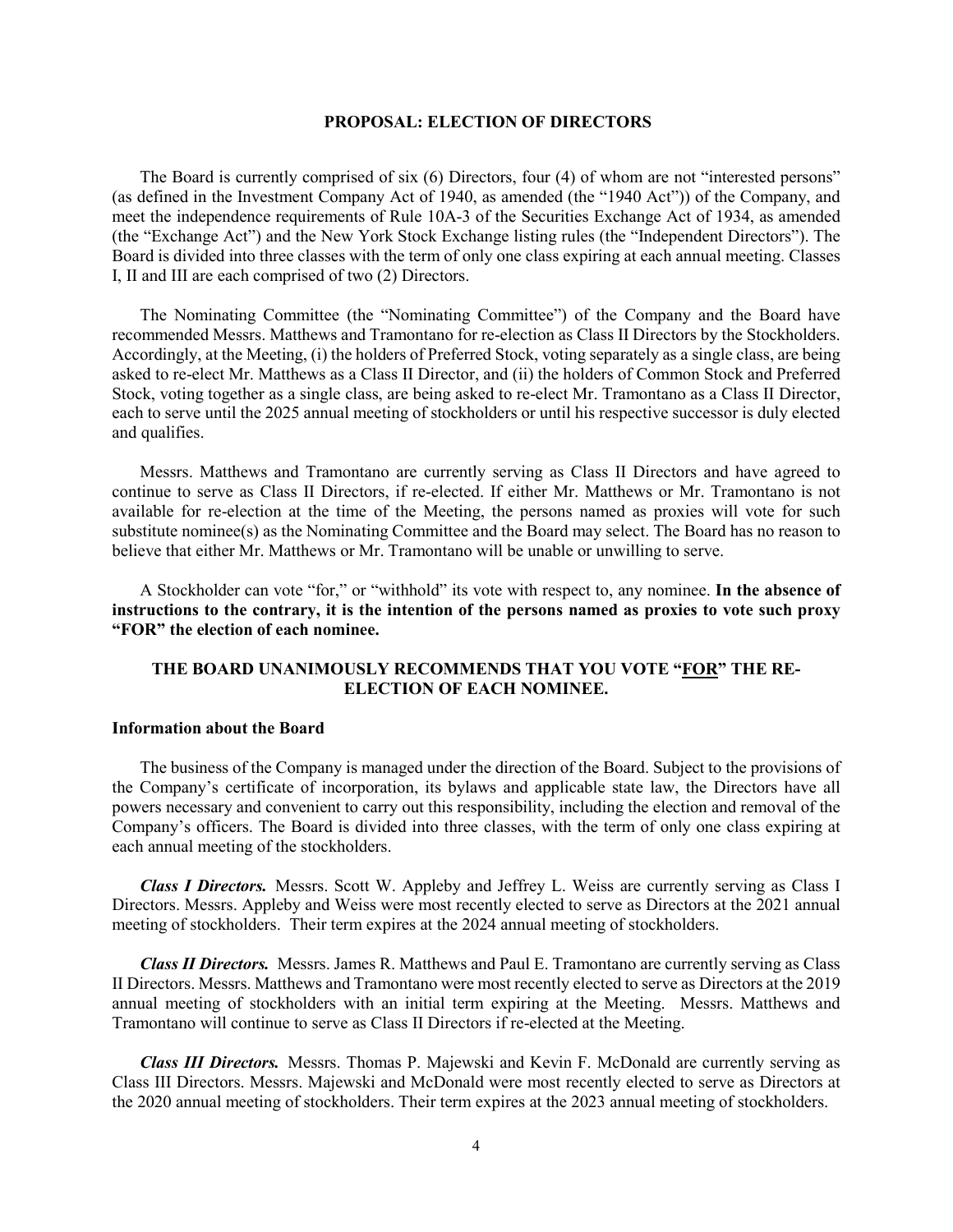*Board Leadership Structure.* Currently, the Board consists of six (6) Directors, four (4) of whom are Independent Directors and two (2) of whom are "interested persons" of the Company as defined in the 1940 Act. Each Independent Director also meets the definition of "independent director" in the corporate governance standards of the New York Stock Exchange as applicable to closed-end management investment companies. Messrs. Appleby, McDonald, Tramontano and Weiss qualify as Independent Directors. Mr. Majewski, who serves as our Chairperson (the "Chairperson") and Chief Executive Officer, and Mr. Matthews are interested persons of the Company. The Chairperson presides at meetings of the Directors and may call meetings of the Board and any Board committee whenever he deems necessary. The Chairperson participates in the preparation of the agenda for meetings of the Board and the identification of information to be presented to the Board with respect to matters to be acted upon by the Board. The Chairperson also generally acts as a liaison with our management, officers and attorneys and other Directors between meetings. The Chairperson may perform such other functions as may be requested by the Board from time to time. Except for any duties specified pursuant to our certificate of incorporation or bylaws, or as assigned by the Board, the designation of a Director as Chairperson does not impose on that Director any duties, obligations or liability that are greater than the duties, obligations or liability imposed on any other Director, generally.

The Board has designated Mr. Weiss as "Lead Independent Director." The Lead Independent Director generally acts as a liaison between the other Independent Directors and our management, officers and attorneys between Board meetings. The Lead Independent Director may perform such other functions as may be requested by the Board from time to time. Except for any duties specified pursuant to our certificate of incorporation or bylaws, or as assigned by the Board, the designation of a Director as Lead Independent Director does not impose on that Director any duties, obligations or liability that are greater than the duties, obligations or liability imposed on any other Director, generally.

The Board has established two standing committees to facilitate oversight of the management of the Company: the Audit Committee and the Nominating Committee. The functions and roles of each committee are described below under the section "*Board Committees and Meetings*." The membership of each committee consists of all of the Independent Directors, which the Board believes allows them to participate in the full range of the Board's oversight duties.

The Board reviews its leadership structure periodically, and the Board believes that the current leadership structure is appropriate because it allows the Board to exercise informed judgment over matters under its purview, and it allocates areas of responsibility among committees or working groups of Directors and the full Board in a manner that enhances effective oversight. The Board also believes that having a majority of Independent Directors is appropriate and in the best interest of the Stockholders. Nevertheless, the Board also believes that having interested persons serve on the Board brings corporate and financial viewpoints that are, in the Board's view, crucial elements in its decision-making process. In addition, the Board believes that Mr. Majewski, Managing Partner of the Adviser, provides the Board with the Adviser's perspective in managing and sponsoring us. The leadership structure of the Board may be changed, at any time and in the discretion of the Board, including in response to changes in circumstances or our characteristics.

**Risk Oversight.** As a registered investment company, we are subject to a variety of risks, including investment risks, financial risks, compliance risks and operational risks. As part of its overall activities, the Board oversees the management of our risk management structure by various departments of the Adviser and the Administrator, as well as by our Chief Compliance Officer ("CCO"). The responsibility to manage our risk management structure on a day-to-day basis is subsumed within the Adviser's overall investment management responsibilities. The Adviser has its own, independent interest in risk management.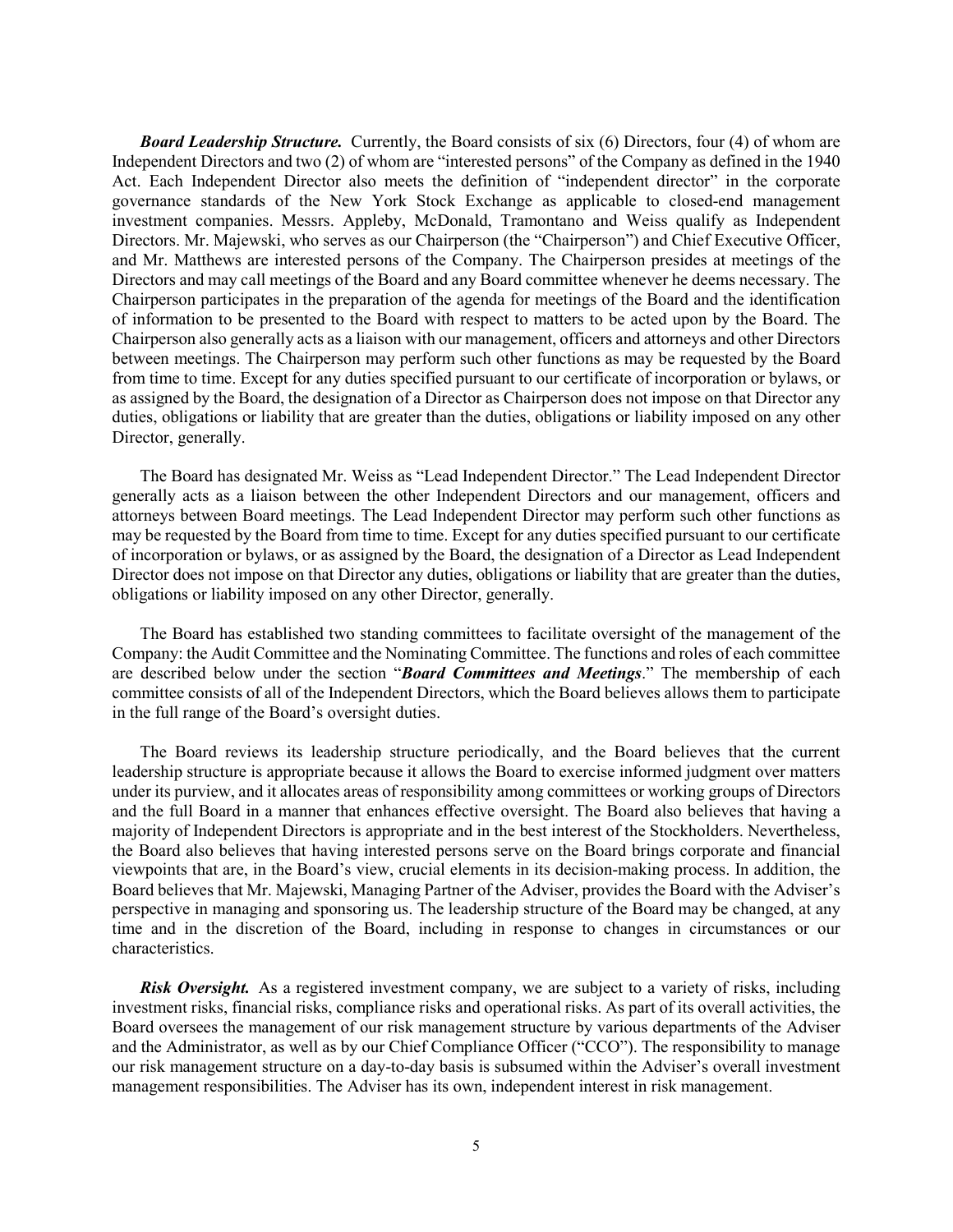The Board recognizes that it is not possible to identify all of the risks that may affect us or to develop processes and controls to eliminate or mitigate their occurrence or effects. The Board discharges risk oversight as part of its overall activities. In addressing issues regarding our risk management between meetings, appropriate representatives of the Adviser communicate with the Chairperson, the relevant committee chair or our CCO, who is directly accountable to the Board. As appropriate, the Chairperson and the committee chairs confer among themselves, with our CCO, the Adviser, other service providers and external fund counsel to identify and review risk management issues that may be placed on the full Board's agenda and/or that of an appropriate committee for review and discussion with management.

#### **Information about the Directors and Nominees**

The following table provides information concerning the Directors/Director nominees.

| Name, Address <sup>(1)</sup><br>and Age                                                | Position(s)<br><b>Held with</b><br>the<br>Company | <b>Term of</b><br>Office and<br>Length of<br><b>Time Served</b> | <b>Principal Occupation(s)</b><br>During the Past 5 Years                                                                                      | Number of<br><b>Complex Overseen</b><br>by Director or<br><b>Nominee</b> | Other<br><b>Portfolios in Fund Directorships Held</b><br>by Director or<br><b>Nominee for</b><br><b>Director</b> |
|----------------------------------------------------------------------------------------|---------------------------------------------------|-----------------------------------------------------------------|------------------------------------------------------------------------------------------------------------------------------------------------|--------------------------------------------------------------------------|------------------------------------------------------------------------------------------------------------------|
| <b>Class II Director Nominees</b><br><b>Independent Director</b>                       |                                                   |                                                                 |                                                                                                                                                |                                                                          |                                                                                                                  |
| Paul E. Tramontano<br>Age: $60$                                                        | Class II<br>Director                              | Term expires<br>2022 (2025 if<br>re-elected)                    | Since inception; Senior Managing Director<br>and Portfolio Manager at<br>First Republic Investment<br>Management since October<br>2015.        | 3                                                                        | Eagle Point Credit<br>Company Inc.<br>and<br>Eagle<br>Point<br>Institutional Income<br>Fund                      |
| <b>Interested Director</b>                                                             |                                                   |                                                                 |                                                                                                                                                |                                                                          |                                                                                                                  |
| James R.<br>Matthews <sup><math>(2)</math></sup><br>Age: 54                            | Class II<br>Director                              | Term expires<br>2022 (2025 if<br>re-elected)                    | Since inception; Managing Director of Stone<br>Point Capital LLC.                                                                              | 3                                                                        | Eagle Point Credit<br>Company Inc. and<br>Eagle<br>Point<br>Institutional Income<br>Fund                         |
| <b>Directors Not Up for Re-Election at the Meeting</b><br><b>Independent Directors</b> |                                                   |                                                                 |                                                                                                                                                |                                                                          |                                                                                                                  |
|                                                                                        |                                                   |                                                                 |                                                                                                                                                |                                                                          |                                                                                                                  |
| Scott W. Appleby<br>Age: 57                                                            | Class I<br>Director                               | Term expires<br>2024                                            | Since inception; President of Appleby Capital,<br>Inc., a financial advisory<br>firm, since April 2009.                                        | 3                                                                        | Eagle Point Credit<br>Company Inc. and<br>Eagle<br>Point<br>Institutional Income<br>Fund                         |
| Jeffrey L. Weiss<br>Age: $61$                                                          | Class I<br>Director                               | Term expires<br>2024                                            | Since inception; Private Investor since June<br>2012; Managing Partner of<br>Colter Lewis<br>Investment<br>Partners LLC since January<br>2018. | 3                                                                        | Eagle Point Credit<br>Company Inc.<br>and<br>Point<br>Eagle<br>Institutional Income<br>Fund                      |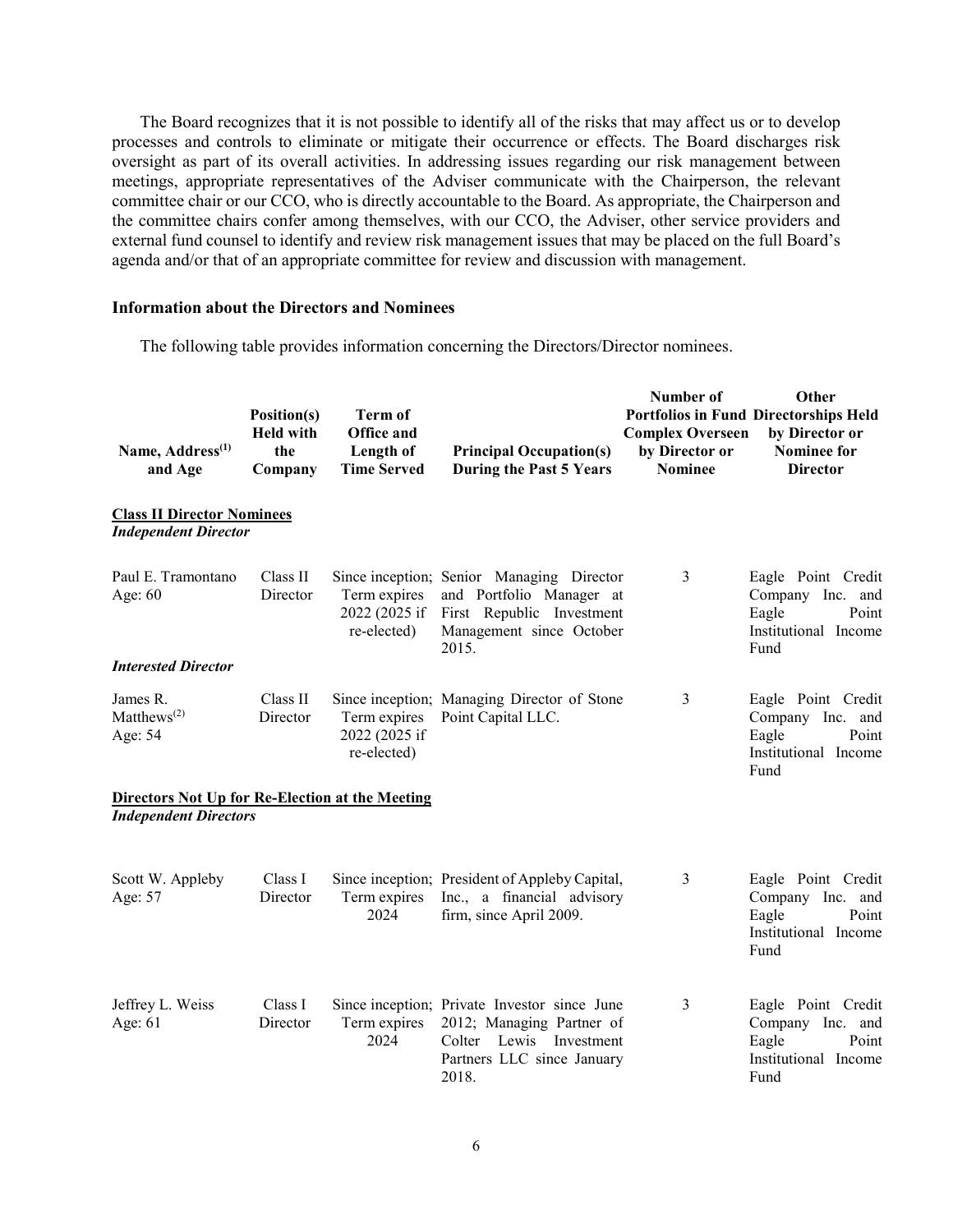| Kevin F. McDonald | Class III |      | Since inception; Chief Operating Officer of | Eagle Point Credit   |
|-------------------|-----------|------|---------------------------------------------|----------------------|
| Age: $55$         | Director  |      | Term expires AltaRock Partners, an asset    | Company Inc. and     |
|                   |           | 2023 | management firm, since                      | Point<br>Eagle       |
|                   |           |      | January 2019; Director of                   | Institutional Income |
|                   |           |      | Business Development and                    | Fund                 |
|                   |           |      | Investor Relations of Folger                |                      |
|                   |           |      | Hill Asset Management, LP                   |                      |
|                   |           |      | from December 2014 to July                  |                      |
|                   |           |      | 2018; Principal of Taylor                   |                      |
|                   |           |      | Investment Advisors, LP                     |                      |
|                   |           |      | from March 2002 to March                    |                      |
|                   |           |      | 2017.                                       |                      |

#### *Interested Directors*

| Thomas P.         |              |      | Class III Since inception; Managing Partner of the | Eagle Point Credit   |
|-------------------|--------------|------|----------------------------------------------------|----------------------|
| Majewski $^{(3)}$ | Director,    |      | Term expires Adviser since September               | Company Inc. and     |
| Age: $47$         | Chairperson  | 2023 | 2018; Managing Partner of                          | Point<br>Eagle       |
|                   | of the Board |      | Point<br>Eagle<br>Credit                           | Institutional Income |
|                   | and Chief    |      | Management LLC<br>since                            | Fund                 |
|                   | Executive    |      | September 2012.                                    |                      |
|                   | Officer      |      |                                                    |                      |

(1) The business address of each Director is c/o Eagle Point Income Company Inc., 600 Steamboat Road, Suite 202, Greenwich, CT 06830.

(2) Mr. Matthews is an interested person of the Company due to his position with Stone Point Capital LLC ("Stone Point"), which is an affiliate of the Adviser.

(3) Mr. Majewski is an interested person of the Company due to his position as Chief Executive Officer of the Company and his position with the Adviser.

Each of the Directors also serves on the board of directors of Eagle Point Credit Company Inc. ("Eagle Point Credit Company") and the board of trustees of Eagle Point Institutional Income Fund, each of which is a closed-end management investment company registered under the 1940 Act which is part of the same fund complex as us.

Other than with respect to the Company, Eagle Point Credit Company, and Eagle Point Institutional Income Fund, none of the Directors serves, nor have they served during the last five years, on the board of directors of another company with a class of securities registered pursuant to Section 12 of the Exchange Act (or subject to the reporting requirements of Section 15(d) of the Exchange Act), or registered as an investment company under the 1940 Act (including any other companies in a fund complex with us).

The following table states the dollar range of equity securities of the Company beneficially owned as of the Record Date by each Director and Director nominee.

| <b>Name of Director/Nominee</b>                   | <b>Dollar Range of Equity</b><br>Securities in the Company <sup>(1)(2)</sup> |
|---------------------------------------------------|------------------------------------------------------------------------------|
| <b>Interested Directors</b><br>Thomas P. Majewski | Over \$100,000                                                               |

James R. Matthews None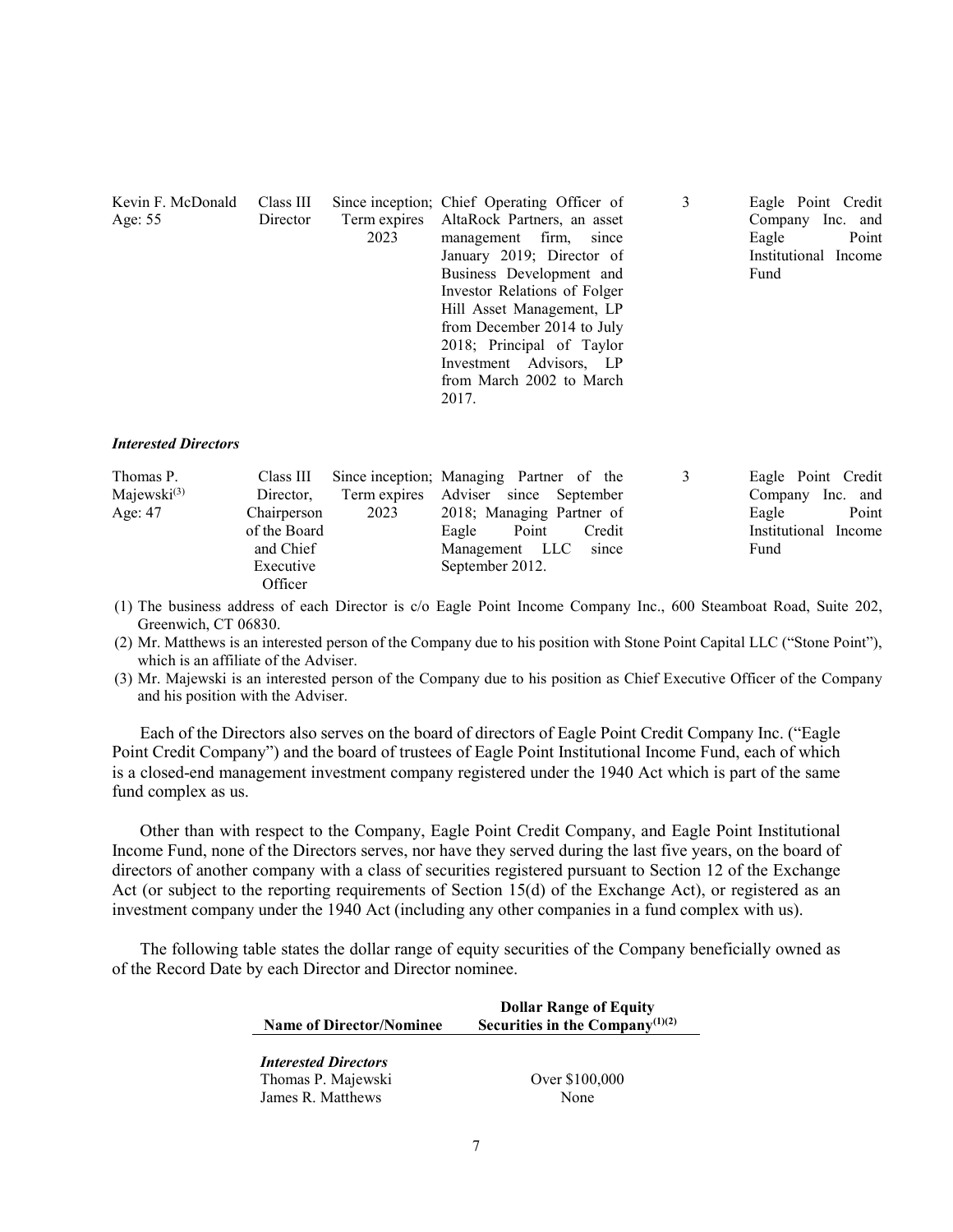| $$50,000 - 100,000$ |
|---------------------|
| $$10,000 - 50,000$  |
| $$50,000 - 100,000$ |
| $$50,000 - 100,000$ |
|                     |

(1) Securities are valued as of the Record Date.

(2) Dollar ranges are as follows: None, \$1 – \$10,000, \$10,001 – \$50,000, \$50,001 – \$100,000 and over \$100,000.

To the knowledge of the Company, as of the Record Date, none of the Independent Directors or their immediate family members owned securities of the Adviser or a person (other than a registered investment company) directly or indirectly controlling, controlled by, or under common control with the Adviser.

*Compensation*. As compensation for serving on the Board each Independent Director receives an annual fee of \$60,000, as well as reasonable out-of-pocket expenses incurred in attending Board and committee meetings. The chairman of the Audit Committee receives an additional annual fee of \$10,000 and the chairman of the Nominating Committee receives an additional annual fee of \$5,000 for their additional services in these capacities.

Directors do not currently receive any pension or retirement benefits from the Company.

Each Director who is a director, officer, partner, member or employee of the Adviser, or of any entity controlling, controlled by or under common control with the Adviser, including any Director who is an "interested person" (as such term is defined in the 1940 Act) of the Company, serves without any compensation from the Company.

The following table provides information concerning the compensation paid to the Directors during the fiscal year ended December 31, 2021.

| <b>Name of Director/Nominee</b> | <b>Aggregate Compensation</b><br>from the Company to<br>Director/Nominees for the<br><b>Fiscal Year</b><br>ended December 31, 2021 |                       | <b>Aggregate Compensation</b><br>from the Fund Complex <sup>2</sup> to<br>Director/Nominees for the<br><b>Fiscal Year</b><br>ended December 31, 2021 |                 |  |
|---------------------------------|------------------------------------------------------------------------------------------------------------------------------------|-----------------------|------------------------------------------------------------------------------------------------------------------------------------------------------|-----------------|--|
| <b>Independent Directors</b>    |                                                                                                                                    |                       |                                                                                                                                                      |                 |  |
| Scott W. Appleby                | S.                                                                                                                                 | 65,000 <sup>1</sup>   | \$                                                                                                                                                   | $165,000^{1,3}$ |  |
| Kevin F. McDonald               | S.                                                                                                                                 | $60,000$ <sup>1</sup> | \$                                                                                                                                                   | $155,000^{1,3}$ |  |
| Paul E. Tramontano              | S.                                                                                                                                 | $60,000$ <sup>1</sup> | \$                                                                                                                                                   | $155,000^{1,3}$ |  |
| Jeffrey L. Weiss                | S.                                                                                                                                 | $70,000$ <sup>1</sup> | \$                                                                                                                                                   | $177,500^{1,3}$ |  |
| <b>Interested Directors</b>     |                                                                                                                                    |                       |                                                                                                                                                      |                 |  |
| Thomas P. Majewski              |                                                                                                                                    |                       |                                                                                                                                                      |                 |  |
| James R. Matthews               |                                                                                                                                    |                       |                                                                                                                                                      |                 |  |

<sup>1</sup> Reflects \$32,500, \$30,000, \$30,000, and \$35,000 relating to the year ended December 31, 2020 that was payable to each of Mr. Appleby, Mr. McDonald, Mr. Tramontano and Mr. Weiss as of December 31, 2020, respectively, and paid during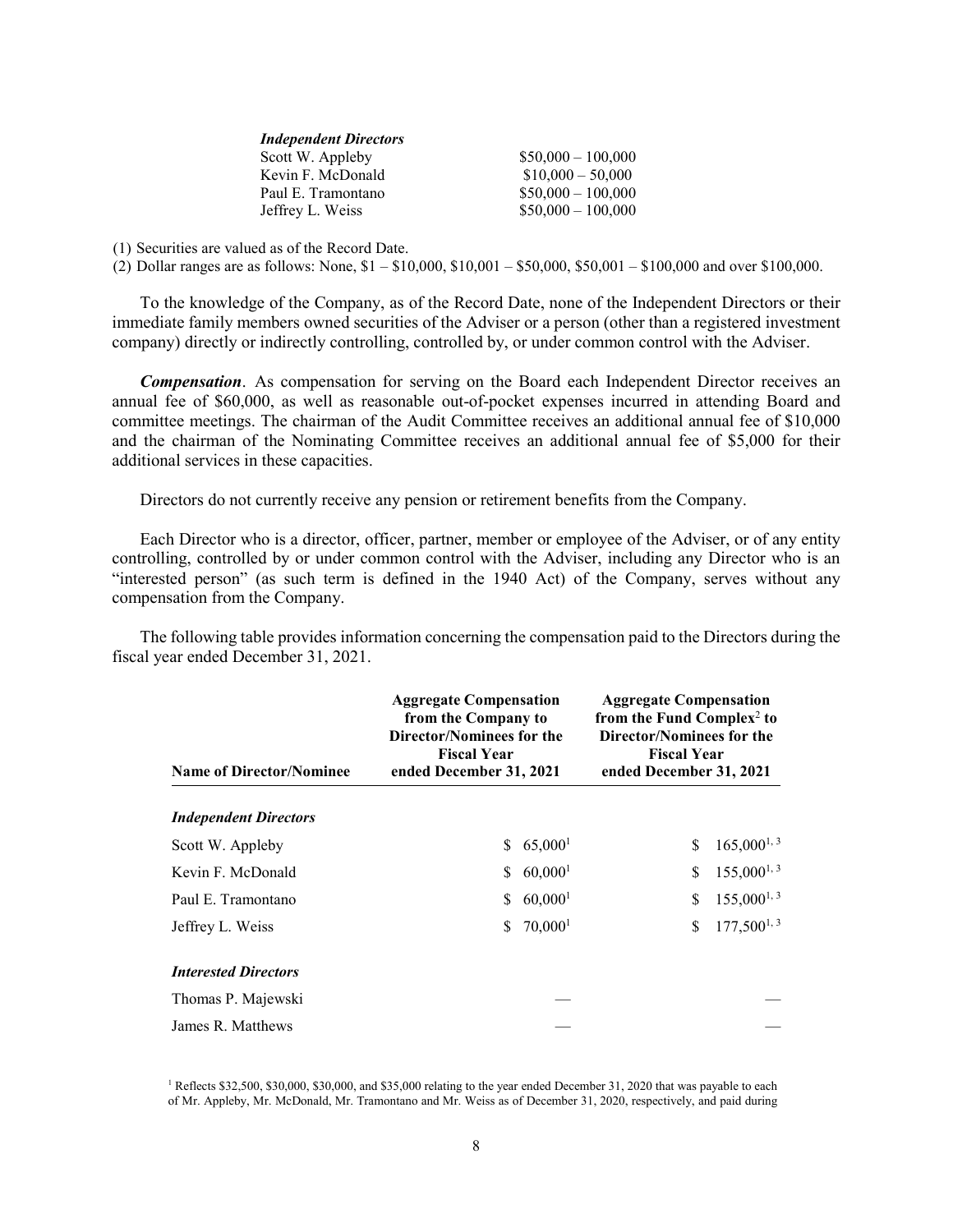the fiscal year ended December 31, 2021; does not reflect \$127,500 relating to the year ended December 31, 2021 that was paid during the month ended January 31, 2022, which amount was comprised of \$32,500, \$30,000, \$30,000 and \$35,000 paid to each of Mr. Appleby, Mr. McDonald, Mr. Tramontano and Mr. Weiss, respectively.

<sup>2</sup> The "Fund Complex" includes the Company, Eagle Point Credit Company Inc. and Eagle Point Institutional Income Fund, which has yet to commence operations.

<sup>3</sup> Reflects \$50,000, \$47,500, \$47,500, and \$53,750 relating to the year ended December 31, 2020 that was payable to each of Mr. Appleby, Mr. McDonald, Mr. Tramontano and Mr. Weiss as of December 31, 2020, respectively, and paid during the fiscal year ended December 31, 2021; does not reflect \$198,750 relating to the year ended December 31, 2021 that was paid during the month ended January 31, 2022, which amount was comprised of \$50,000, \$47,500, \$47,500 and \$53,750 paid to each of Mr. Appleby, Mr. McDonald, Mr. Tramontano and Mr. Weiss, respectively.

**Director Qualifications.** Although the Nominating Committee has general criteria that guides its choice of candidates to serve as Independent Directors, there are no specific required qualifications for Board membership. See "*— Board Committees and Meetings — Nominating Committee*." The Board believes that the different perspectives, viewpoints, professional experience, education and individual qualities of each Director represent a diversity of experiences and a variety of complementary skills. When considering potential nominees to fill vacancies on the Board, and as part of its annual self-evaluation, the Board reviews the mix of skills and other relevant experiences of the Directors.

In respect of each current Director, the individual's substantial professional accomplishments and prior experience, including, in some cases, in fields related to the operations of the Company, were a significant factor in the determination by the Board that the individual is qualified to serve as a Director. The following is a summary of various qualifications, experiences and skills of each Director (in addition to business experience during the past five years set forth in the table above) that contributed to the Board's conclusion that an individual is qualified to serve on the Board. References to qualifications, experiences and skills are not intended to hold out the Board or individual Directors as having any special expertise or experience, and shall not impose any greater responsibility or liability on any such person or on the Board by reason thereof.

#### *Independent Directors*

*Scott W. Appleby***.** Mr. Appleby is the President of Appleby Capital, Inc. and has more than 21 years of banking experience at Appleby Capital, Deutsche Bank, Robertson Stephens, ABN Amro and Paine Webber. As a senior equity analyst, Mr. Appleby has written on global exchanges, alternative asset managers and financial technology. Mr. Appleby was also one of the first Internet analysts and, in 1997, the first analyst to cover the electronic brokerage industry. Mr. Appleby remains an active writer and speaker on financial technology and Wall Street trends. Mr. Appleby serves on a number of private company and community boards. Mr. Appleby holds an M.B.A. from Cornell University and a B.S. from the University of Vermont.

Mr. Appleby also serves as an independent director of Eagle Point Credit Company and is a member of the audit committee and the chairman of the nominating committee of the board of directors of Eagle Point Credit Company. He also serves as an independent trustee of Eagle Point Institutional Income Fund and is a member of the audit committee and the chairman of the nominating committee of the board of trustees of Eagle Point Institutional Income Fund.

*Kevin F. McDonald.*Mr. McDonald is the Chief Operating Officer of AltaRock Partners as of January 2019. Mr. McDonald previously served as Director of Business Development and Investor Relations of Folger Hill Asset Management, LP from December 2014 to July 2018. Mr. McDonald was a Principal of Taylor Investment Advisors, LP, which he co-founded, from 2002 to March 2017, and served as the Chief Executive Officer from 2006 to December 2014. Previously, Mr. McDonald was a Director at Larch Lane Advisors LLC from 1999 to 2001. Mr. McDonald was a Vice President in the futures and options group at JP Morgan Securities from 1994 to 1999 and served as an Assistant Treasurer and proprietary fixed-income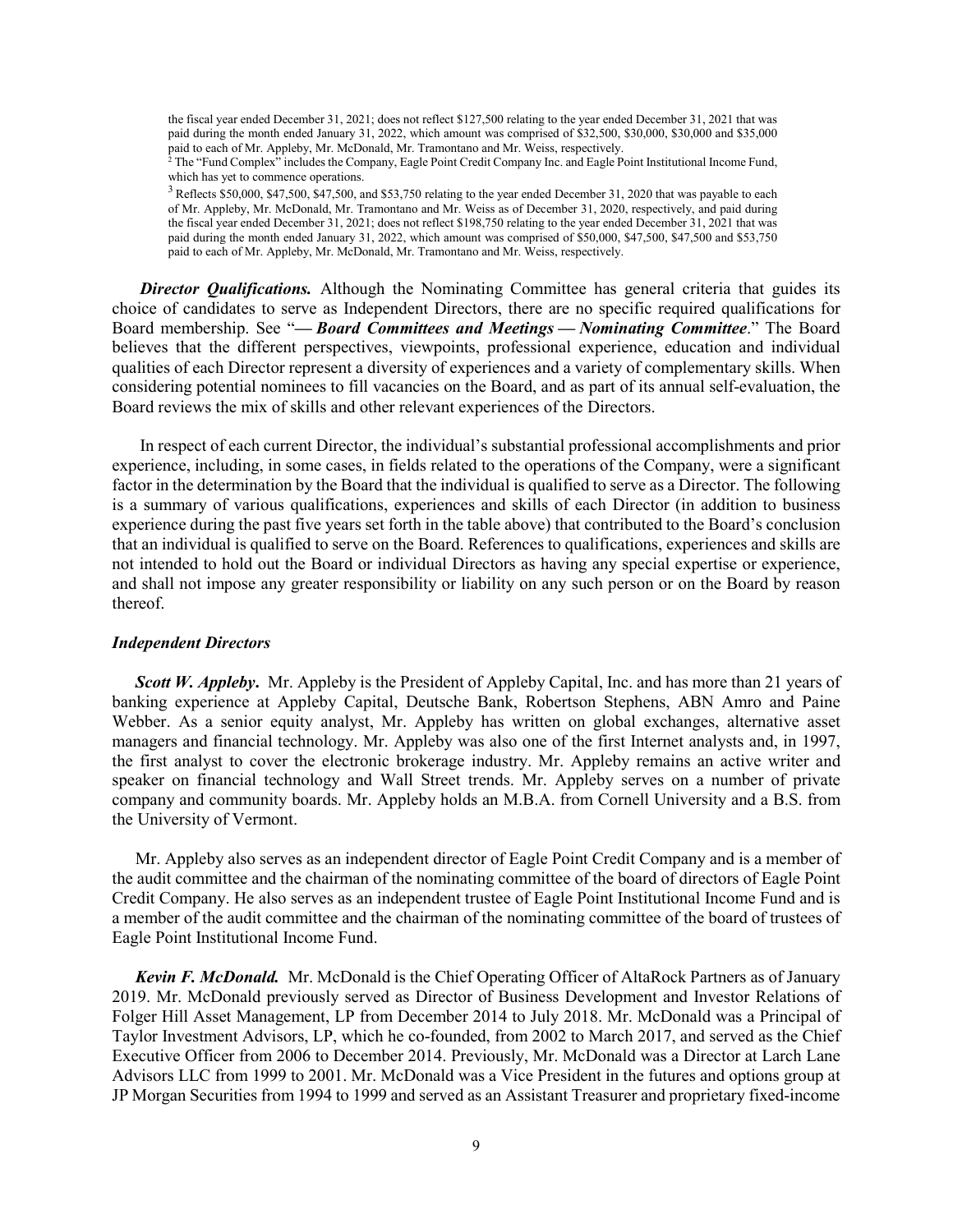trader at BSI Bank (subsidiary of Generali S.P.A.) from 1991 to 1994. Mr. McDonald began his career at Chemical Bank in 1989 where he was a credit analyst in the corporate finance group. Mr. McDonald holds a B.A. from the University of Virginia.

Mr. McDonald also serves as an independent director of Eagle Point Credit Company and is a member of the audit committee and the nominating committee of the board of directors of Eagle Point Credit Company. He also serves as an independent trustee of Eagle Point Institutional Income Fund and is a member of the audit committee and nominating committee of the board of trustees of Eagle Point Institutional Income Fund.

*Paul E. Tramontano (Nominee)***.** Mr. Tramontano has served as a Senior Managing Director and Wealth Manager at First Republic Investment Management since October 2015. Prior to joining First Republic Investment Management, Mr. Tramontano was the founder and Co-Chief Executive Officer at Constellation Wealth Advisors LLC for eight years and was responsible for managing the firm's East Coast operations as well as serving on both the investment and executive management committees. Prior to forming Constellation Wealth Advisors, Mr. Tramontano spent 17 years at Citi Smith Barney, most recently as a Managing Director and Senior Advisor of Citi Family Office. Mr. Tramontano holds a B.S. from Villanova University and attended the Certified Investment Management program at the Wharton School of Business at the University of Pennsylvania.

Mr. Tramontano also serves as an independent director of Eagle Point Credit Company and is a member of the audit committee and the nominating committee of the board of directors of Eagle Point Credit Company. He also serves as an independent trustee of Eagle Point Institutional Income Fund and is a member of the audit committee and nominating committee of the board of trustees of Eagle Point Institutional Income Fund.

*Jeffrey L. Weiss***.** Mr. Weiss has served as the Managing Partner of Colter Lewis Investment Partners LLC since January 2018 and is also a private investor (since 2012). Mr. Weiss is a former Managing Director at Lehman Brothers and Barclays, where he also held a number of senior leadership positions. From 2008 to 2012, Mr. Weiss served as Global Head of Financial Institutions at Barclays. Prior to joining Barclays, Mr. Weiss spent 25 years with Lehman Brothers, most recently as a Managing Director. From 2005 to 2008, Mr. Weiss served on the management committee of Lehman Brothers and from 2007 to 2008 Mr. Weiss was responsible for the financial institutions group businesses at Lehman Brothers. Mr. Weiss holds a B.S. from the University of Wisconsin.

Mr. Weiss also serves as an independent director of Eagle Point Credit Company and is the chairman of the audit committee and a member of the nominating committee of the board of directors of Eagle Point Credit Company. He also serves as an independent trustee of Eagle Point Institutional Income Fund and the chairman of the audit committee and a member of the nominating committee of the board of trustees of Eagle Point Institutional Income Fund.

#### *Interested Directors*

*Thomas P. Majewski.* Mr. Majewski is a Managing Partner of the Adviser and Managing Partner and a founder of Eagle Point Credit Management LLC ("Eagle Point Credit Management"). He serves as a director and Chief Executive Officer of Eagle Point Credit Company and serves as a trustee, Chairman and Chief Executive Officer of Eagle Point Institutional Income Fund. Mr. Majewski has been involved in the formation and/or monetization of many collateralized loan obligation ("CLO") transactions across multiple market cycles. Mr. Majewski led the creation of some of the earliest refinancing CLOs, introducing techniques that are now commonplace in the market. Mr. Majewski's experience in the CLO market dates back to the 1990s. He has spent his entire career in the structured finance and credit markets. Mr. Majewski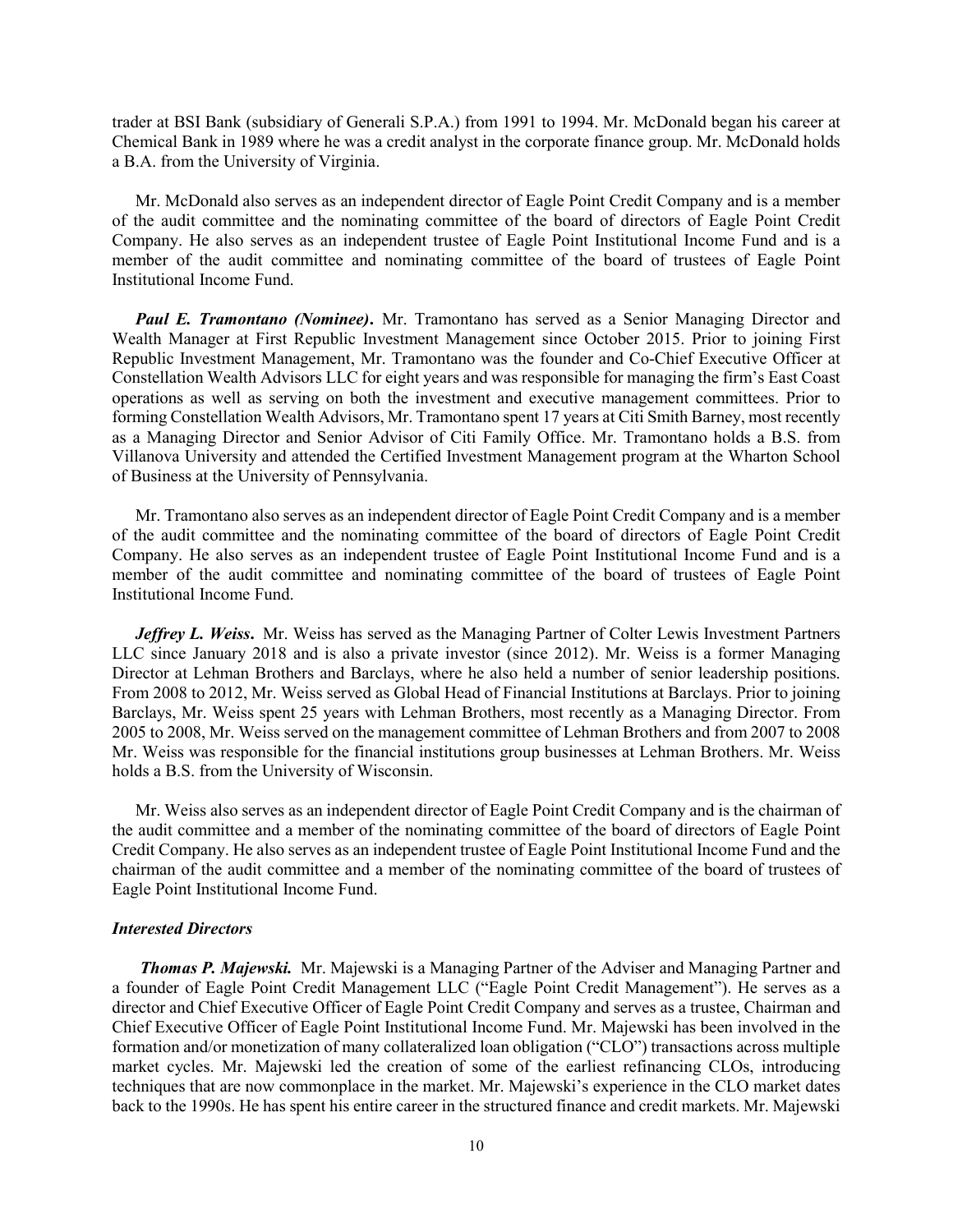is also a member of the Adviser's Board of Managers and Eagle Point Credit Management's investment committee.

Prior to joining Eagle Point Credit Management in September 2012, Mr. Majewski was a Managing Director and U.S. Head of CLO Banking at RBS Securities Inc., or "RBS," from September 2011 through September 2012, where he was responsible for all aspects of RBS's new-issue CLO platform. Prior to joining RBS, Mr. Majewski was the U.S. country head at AMP Capital Investors (US) Ltd. and AE Capital Advisers (US) LLC, where he was responsible for investing in credit, structured products and other private assets on behalf of several Australian investors. Prior to this, Mr. Majewski was a Managing Director and head of CLO banking at Merrill Lynch Pierce Fenner and Smith Inc. Mr. Majewski also has held leadership positions within the CLO groups at JPMorgan Securities Inc. and Bear, Stearns & Co. Inc. Mr. Majewski serves as a member of the board of managers and investment committee of Marble Point, and as a director of Marble Point Loan Financing Limited, an investment fund managed by Marble Point which is listed on the London Stock Exchange. Mr. Majewski has a B.S. from Binghamton University and has been a Certified Public Accountant (inactive).

Mr. Majewski also serves as a member of the board of directors of Eagle Point Credit Company and chairman of the board of trustees of Eagle Point Institutional Income Fund.

*James R. Matthews (Nominee)***.** Mr. Matthews was appointed to the Board as a representative of the Adviser and the Trident V private equity funds (the "Trident V Funds"). Mr. Matthews is currently a Managing Director of Stone Point (since October 2011). Mr. Matthews is a member of the Adviser's Board of Managers and Eagle Point Credit Management's investment committee. He joined Stone Point in 2011 from Evercore Partners Inc., where he was a Senior Managing Director and Co-Head of Private Equity. From 2000 to 2007, Mr. Matthews was with Welsh, Carson, Anderson & Stowe, where he was a General Partner and focused on investments in the information services and business services sectors. Previously, Mr. Matthews was a General Partner of J.H. Whitney & Co. and started his career as an Analyst in the mergers and acquisitions group of Salomon Brothers Inc. Mr. Matthews is a director of various portfolio companies of Stone Point's Trident Funds, including Alliant Insurance Services, Inc., HireRight Holdings Corporation, SambaSafety Holdings, LLC, Tree Line Direct Lending GP, LLC, Tree Line Capital Partners, LLC and Verisys Corporation. Mr. Matthews holds a B.S. from Boston College and an M.B.A. from the Harvard Graduate School of Business Administration.

Mr. Matthews also serves as chairperson of the board of directors of Eagle Point Credit Company and trustee of Eagle Point Institutional Income Fund.

#### **Board Committees and Meetings**

The Board has established two standing committees to facilitate oversight of the management of the Company: the Audit Committee and the Nominating Committee.

*Audit Committee.* The members of the Audit Committee are Messrs. Appleby, McDonald, Tramontano and Weiss, each of whom is an Independent Director. Each member of the Audit Committee is financially literate with at least one having accounting or financial management expertise. The Board has adopted a written charter for the Audit Committee. The Audit Committee recommends to the full Board the independent registered public accounting firm for us, oversees the work of the independent registered public accounting firm in connection with the Company's audit, communicates with the independent registered public accounting firm on a regular basis and provides a forum for the independent registered public accounting firm to report and discuss any matters it deems appropriate at any time. The Audit Committee is also responsible for establishing guidelines and making recommendations to the Board regarding the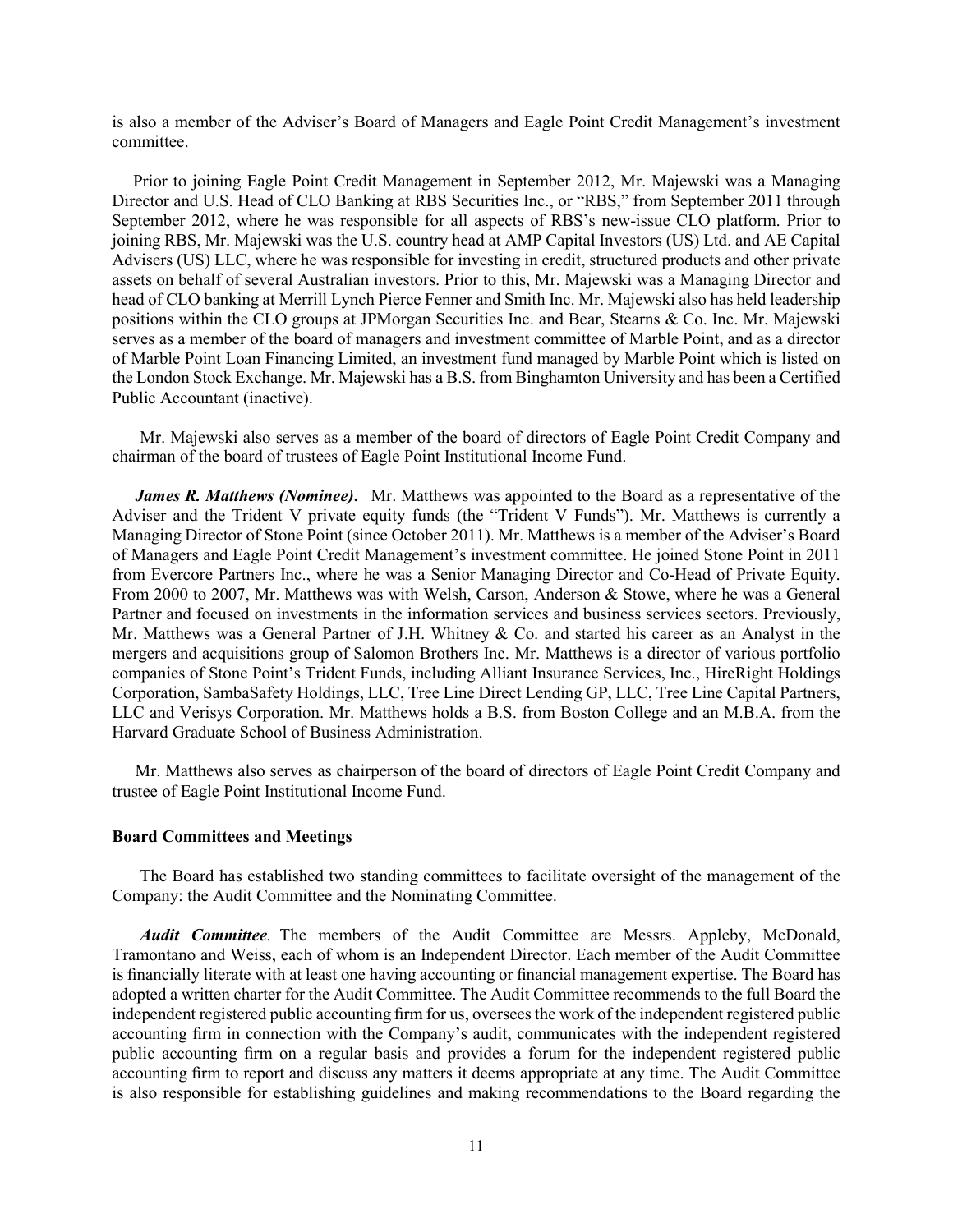valuation of the Company's investments, which are considered when the Board determines, within the meaning of the 1940 Act, the value of the Company's investments. The Audit Committee also functions as the qualified legal compliance committee of the Company and is responsible for the confidential receipt, retention and consideration of any report of evidence of (i) a material violation of applicable federal or state securities law, (ii) a material breach of fiduciary duty arising under federal or state law or (iii) a similar material violation of any federal or state law by the Company or any officer, director, employee or agent of the Company that has occurred, is ongoing or is about to occur. Mr. Weiss currently serves as chair of the Audit Committee. A copy of the Audit Committee Charter is available on the Company's website (*www.eaglepointincome.com*).

*Nominating Committee*. The members of the Nominating Committee are Messrs. Appleby, McDonald, Tramontano and Weiss, each of whom is an Independent Director. The Board has adopted a written charter for the Nominating Committee. The Nominating Committee periodically reviews the committee structure, oversees the conduct of an annual self-assessment of the Board and its committees and makes the final selection and nomination of candidates to serve as Independent Directors. In addition, the Nominating Committee makes recommendations regarding the compensation of the Company's Independent Directors for approval by the Board as there is no separate compensation committee of the Company. The Board nominates and selects the interested Directors and the officers. Mr. Appleby serves as chair of the Nominating Committee. A copy of the Nominating Committee Charter is available on the Company's website (*www.eaglepointincome.com*).

In reviewing a potential nominee and in evaluating the re-nomination of current Independent Directors, the Nominating Committee will generally apply the following criteria: (1) the nominee's reputation for integrity, honesty and adherence to high ethical standards; (2) the nominee's business acumen, experience and ability to exercise sound judgment; (3) a commitment to understand the Company and the responsibilities of a director of an investment company; (4) a commitment to regularly attend and participate in meetings of the Board and its committees; (5) the ability to understand potential conflicts of interest involving management of the Company and to act in the interests of all Stockholders; and (6) the absence of a real or apparent conflict of interest that would impair the nominee's ability to represent the interests of all Stockholders and to fulfill the responsibilities of an Independent Director. The Nominating Committee does not necessarily place the same emphasis on each criteria and each nominee may not have each of these qualities.

As long as an existing Independent Director continues, in the opinion of the Nominating Committee, to satisfy these criteria, we anticipate that the Nominating Committee would favor the re-nomination of an existing Independent Director rather than nominate a new candidate. Consequently, while the Nominating Committee will consider nominees recommended by Stockholders to serve as Independent Directors, the Nominating Committee may only act upon such recommendations if there is a vacancy on the Board or a committee and it determines that the selection of a new or additional Independent Director is in the Company's best interests. In the event that a vacancy arises or a change in membership is determined to be advisable, the Nominating Committee will, in addition to any Stockholder recommendations, consider candidates identified by other means, including candidates proposed by members of the Nominating Committee. The Nominating Committee may retain a consultant to assist it in a search for a qualified candidate.

The Nominating Committee has not adopted a formal policy with regard to the consideration of diversity in identifying individuals for election as Independent Directors, but the Nominating Committee will consider such factors as it may deem are in the best interests of the Company and the Stockholders. Such factors may include the individual's professional experience, education, skills and other individual qualities or attributes, including gender, race or national origin.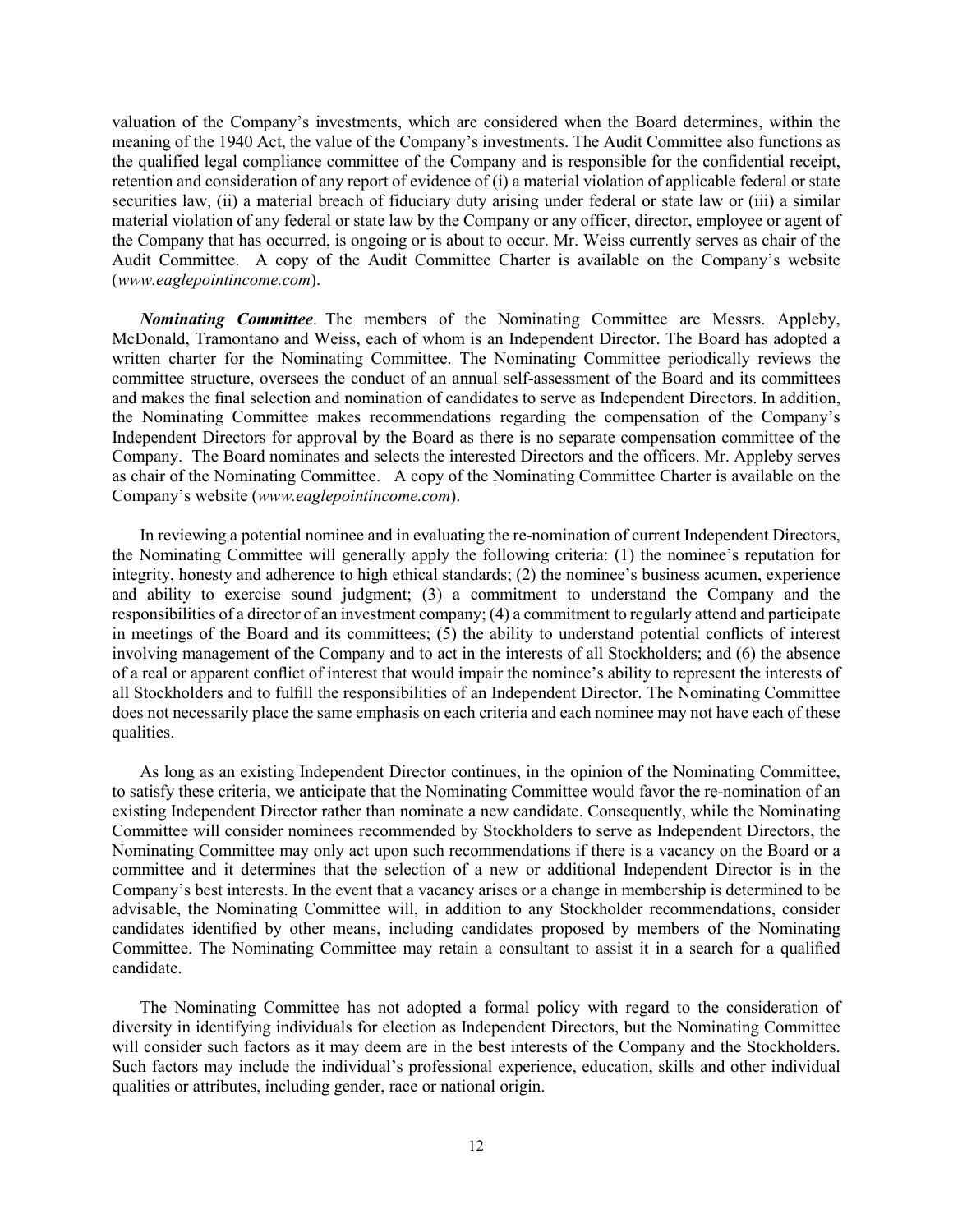*Consideration of Candidates Recommended by Stockholders*. The Nominating Committee will review and consider nominees recommended by Stockholders to serve as Independent Directors, provided that the recommending Stockholder follows the procedures for Stockholders to submit nominee candidates as set forth in the Company's bylaws and Nominating Committee's charter, and summarized here.

For any Stockholder recommendation for Independent Director to be included in the Company's proxy statement, it must be submitted in compliance with all of the pertinent provisions of Rule 14a-8 under the Exchange Act to be considered by the Nominating Committee. In evaluating a nominee recommended by a Stockholder, the Nominating Committee, in addition to the criteria discussed above, may consider the objectives of the Stockholder in submitting that nomination and whether such objectives are consistent with the interests of all Stockholders. If the Board determines to include a Stockholder's candidate among the slate of nominees, the candidate's name will be placed on the Company's proxy card. If the Nominating Committee or the Board determines not to include such candidate among the Board's designated nominees and the Stockholder has satisfied the requirements of Rule 14a-8, the Stockholder's candidate will be treated as a nominee of the Stockholder who originally nominated the candidate. In that case, the candidate will not be named on the proxy card distributed with the Company's proxy statement.

A Stockholder who is entitled to vote at the applicable annual meeting and who intends to nominate a director must comply with the advance notice procedures of the Company's bylaws. To be timely, the Stockholder's notice must be delivered by a nationally recognized courier service or mailed by first class United States mail, postage or delivery charges prepaid, and received at the principal executive offices of the Company addressed to the attention of the Secretary not less than ninety (90) days nor more than one hundred twenty (120) days in advance of the anniversary of the date the Company's proxy statement was released to the Stockholders in connection with the previous year's annual meeting of Stockholders; provided, however, that in the event that no annual meeting was held in the previous year or the date of the annual meeting has been changed by more than thirty (30) days from the date contemplated at the time of the previous year's proxy statement, notice by the Stockholder must be received by the Secretary not later than the close of business on the later of  $(x)$  the ninetieth (90th) day prior to such annual meeting and  $(y)$ the seventh (7th) day following the day on which public announcement of the date of such meeting is first made. Such Stockholder's notice to the Secretary shall set forth (i) as to each person whom the Stockholder proposes to nominate for election or reelection as a Director, (a) the name, age, business address and residence address of the person, (b) the principal occupation or employment of the person, (c) the class and number of shares of capital stock of the Company that are beneficially owned by the person and (d) any other information relating to the person that is required to be disclosed in solicitations for proxies for election of Directors pursuant to the rules and regulations of the Securities and Exchange Commission (the "SEC") under Section 14 of the Exchange Act, and (ii) as to the Stockholder giving the notice (a) the name and record address of the Stockholder and (b) the class and number of shares of capital stock of the Company that are beneficially owned by the Stockholder. The Company may require any proposed nominee to furnish such other information as may reasonably be required by the Company to determine the eligibility of such proposed nominee to serve as a Director. No person nominated by a Stockholder as an Independent Director shall be eligible for election as a Director unless nominated in accordance with the procedures set forth herein. An officer of the Company presiding at an annual meeting shall, if the facts warrant, determine and declare to the meeting that a nomination was not made in accordance with the foregoing procedure, and if he or she should so determine, he or she shall so declare to the meeting and the defective nomination shall be disregarded.

*Meetings.* The Board meets regularly, at least four times each year, to discuss and consider matters concerning the Company, and also holds special meetings to address matters arising between regular meetings. The Independent Directors regularly meet outside the presence of management. During the fiscal year ended December 31, 2021, the Board held four regular meetings and one special meeting. The Audit Committee met in separate session four times and the Nominating Committee met in separate session three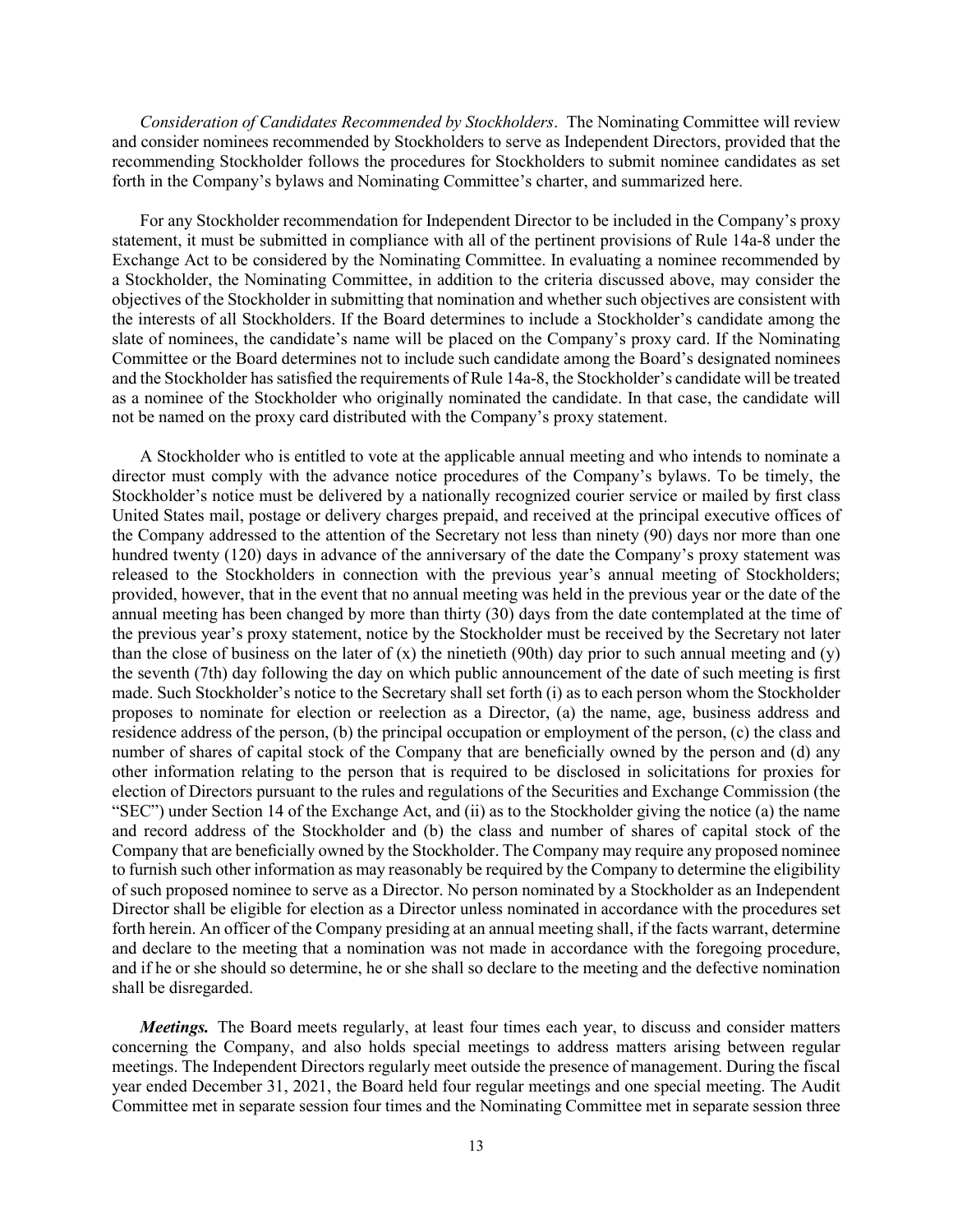times. Each Director attended 75% or more of the aggregate number of meetings of the Board and the committees on which such Director served and that were held during the fiscal year ended December 31, 2021.

The Directors are not required to attend the Company's annual meetings of stockholders but are encouraged to do so. All six (6) Directors attended the 2021 annual meeting of stockholders.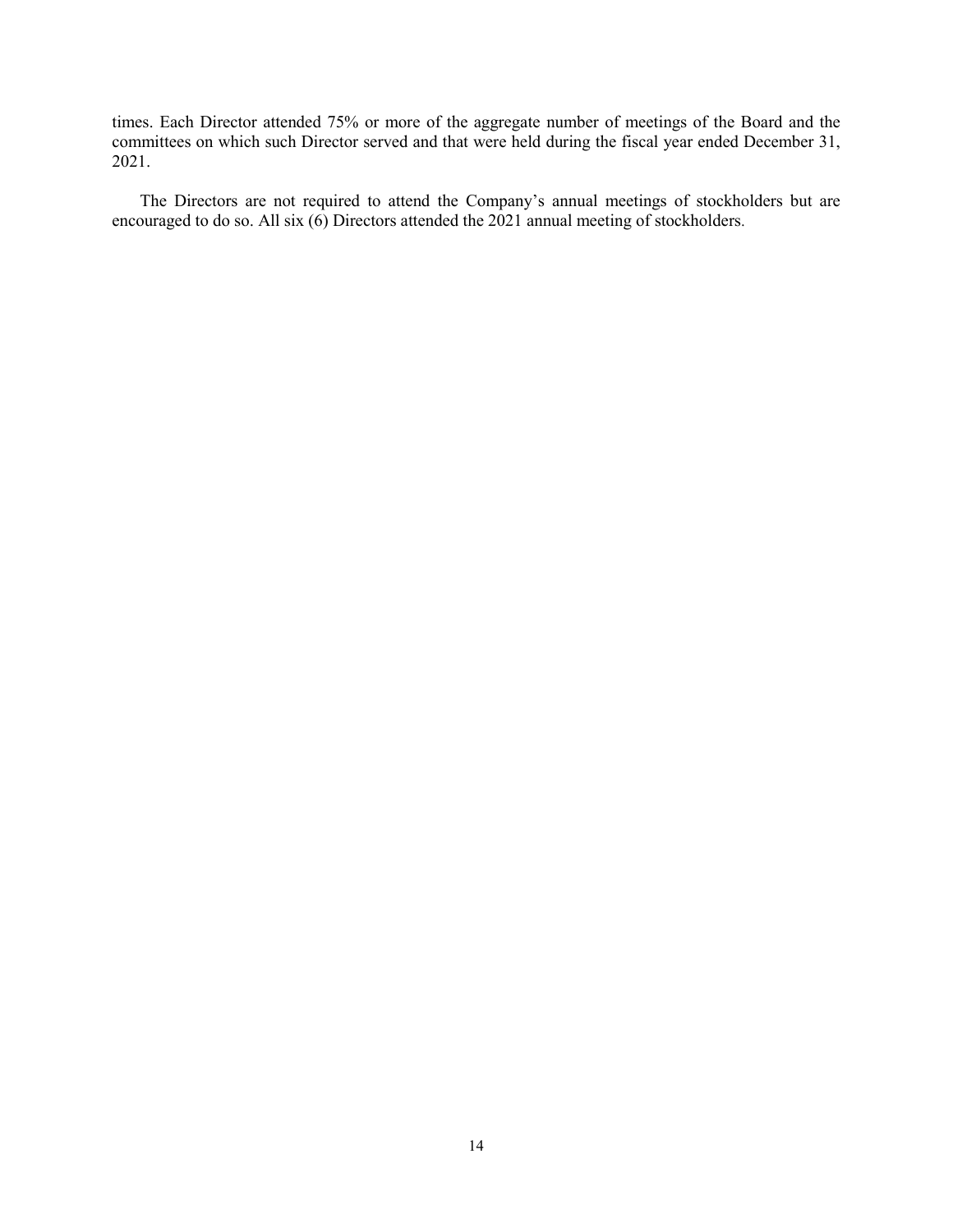#### **ADDITIONAL INFORMATION**

#### **Stockholder Communications with the Board**

Stockholders may communicate with the Directors as a group or individually. Stockholder communications must (1) be in writing and be signed by the Stockholder and (2) identify the class and number of shares of Common Stock or Preferred Stock held by the Stockholder. Any such communication should be sent to the Board or an individual Director c/o the Secretary at the following address: 600 Steamboat Road, Suite 202, Greenwich, CT 06830. The Secretary or her designee is responsible for reviewing properly submitted Stockholder communications. The Secretary shall either (1) provide a copy of each properly submitted Stockholder communication to the Board at its next regularly scheduled meeting or (2) forward the communication to the Director(s) promptly after receipt if the Secretary determines that the communication requires more immediate attention. The Secretary may, in good faith, determine that a Stockholder communication should not be provided to the Board or Director(s) because it does not reasonably relate to the Company or its operations, management, activities, policies, service providers, Board, officers, Stockholders or other matters relating to an investment in the Company or otherwise is routine or ministerial in nature.

These procedures do not apply to (1) any communication from a Director or an officer of the Company, (2) any communication from an employee or agent of the Company, unless such communication is made solely in such employee's or agent's capacity as a Stockholder, or (3) any Stockholder proposal submitted pursuant to Rule 14a-8 under the Exchange Act or any communication made in connection with such a proposal. The Directors are not required to make themselves available to Stockholders for communications, other than by the aforementioned procedures.

#### **Security Ownership of Certain Beneficial Owners and Management**

The following table sets forth, as of the Record Date, certain information regarding the beneficial ownership of Common Stock and Preferred Stock by each current Director (including the nominees), the Company's officers and each person known to us to beneficially own 5% or more of the outstanding shares of Common Stock or Preferred Stock, as applicable.

|                                        | <b>Common Stock</b><br><b>Beneficially Owned</b> <sup>(2)</sup> |                   | <b>Preferred Stock</b><br><b>Beneficially Owned</b> <sup>(2)</sup> |           |
|----------------------------------------|-----------------------------------------------------------------|-------------------|--------------------------------------------------------------------|-----------|
| Name and Address <sup>(1)</sup>        | <b>Number</b>                                                   | $\frac{0}{0}$ (3) | <b>Number</b>                                                      | $^{0}(3)$ |
| 5% Owners                              |                                                                 |                   |                                                                    |           |
| Enstar Group Limited <sup>(4)</sup>    | 3,764,580                                                       | 53.8%             |                                                                    |           |
| Potenza Investments $LP^{(5)}$         | 366,492                                                         | 5.2%              |                                                                    |           |
| Karpus Management, Inc. <sup>(6)</sup> |                                                                 |                   | 177,974                                                            | 11.7%     |
| <b>Interested Directors</b>            |                                                                 |                   |                                                                    |           |
| Thomas P. Majewski                     | 17,100                                                          | $\ast$            |                                                                    |           |
| James R. Matthews                      |                                                                 |                   |                                                                    |           |
| <b>Independent Directors</b>           |                                                                 |                   |                                                                    |           |
| Scott W. Appleby                       | 3,750                                                           | $\ast$            |                                                                    |           |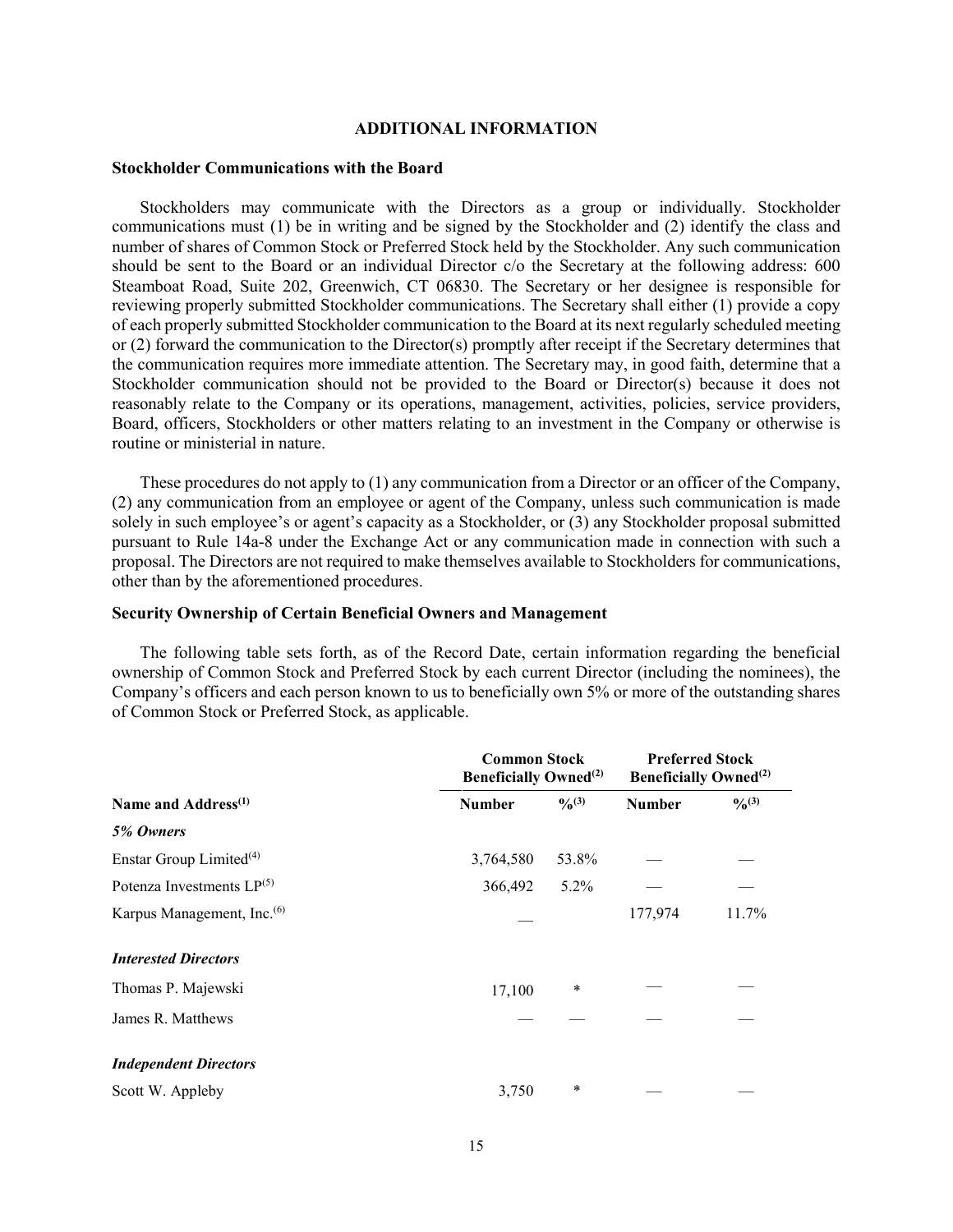| Kevin F. McDonald                                    | 2,885  | $\ast$ |  |
|------------------------------------------------------|--------|--------|--|
| Paul E. Tramontano                                   | 3,799  | $\ast$ |  |
| Jeffrey L. Weiss                                     | 3,500  | $\ast$ |  |
| <b>Officers</b>                                      |        |        |  |
| Kenneth P. Onorio                                    | 4,674  | $\ast$ |  |
| Nauman S. Malik                                      | 1,250  | $\ast$ |  |
| Courtney B. Fandrick                                 | 508    | $\ast$ |  |
| All Directors and officers as a group<br>(9 persons) | 37,466 | $\ast$ |  |

- \* Represents less than 1.0%
- (1) The address for each officer and Director is c/o Eagle Point Income Company Inc., 600 Steamboat Road, Suite 202, Greenwich, CT 06830.
- (2) Beneficial ownership is determined in accordance with the rules of the SEC and includes voting or investment power with respect to the securities. Ownership information for those persons who beneficially own 5% or more of our shares of Common Stock or Preferred Stock is based upon filings by such persons with the SEC and other information obtained from such persons, if available.
- (3) Based on 6,995,913 shares of Common Stock and 1,521,649 shares of Preferred Stock issued and outstanding as of the Record Date.
- (4) Enstar Group Limited has shared voting power and shared dispositive power over 3,764,580 shares of our common stock. Enstar Holdings (US) LLC, a wholly-owned subsidiary has sole voting power and sole dispositive power over 1,798,004 shares of our common stock. Clarendon National Insurance Company, a wholly-owned subsidiary has sole voting power and sole dispositive power over 1,731,290 shares of our common stock. Cavello Bay Reinsurance Limited has sole voting power and sole dispositive power over 235,286 shares of our common stock.
- (5) The number of shares beneficially owned is based on a Schedule 13G filed on August 5, 2019, reflecting shared voting and dispositive power with respect to 366,492 shares.
- (6) The number of shares beneficially owned is based on a Schedule 13G filed on February 14, 2022, reflecting sole voting and dispositive power with respect to 177,974 shares. The address of Karpus Management, Inc. is 183 Sully's Trail, Pittsford, NY 14534.

#### **Information about the Officers who are Not Directors**

The table below provides certain information concerning the officers of the Company who are not also Directors. Currently none of the Company's officers is directly compensated by the Company.

| Name, Address and<br>$Age^{(1)}$ | <b>Position(s)</b> Held<br>with Company                          | Term of Office <sup>(2)</sup><br>and Length of<br><b>Time Served</b> | <b>Principal Occupations(s)</b><br><b>During the Past 5 Years</b>                                                                                                                                                                                                                                                                                                                                                             |
|----------------------------------|------------------------------------------------------------------|----------------------------------------------------------------------|-------------------------------------------------------------------------------------------------------------------------------------------------------------------------------------------------------------------------------------------------------------------------------------------------------------------------------------------------------------------------------------------------------------------------------|
| Kenneth P. Onorio<br>Age: 54     | Chief Financial<br>Officer and Chief<br><b>Operating Officer</b> | Since inception                                                      | Chief Financial Officer of Eagle Point Credit<br>Company since July 2014 and Chief<br>Operating Officer of Eagle Point Credit<br>Company since November 2014; Chief<br>Financial Officer of the Adviser since<br>October 2018 and Eagle Point Credit<br>Management since July 2014; Chief<br>Financial Officer and Chief Operating<br>Officer of Eagle Point Institutional Income<br>Fund since January 2022. Chief Operating |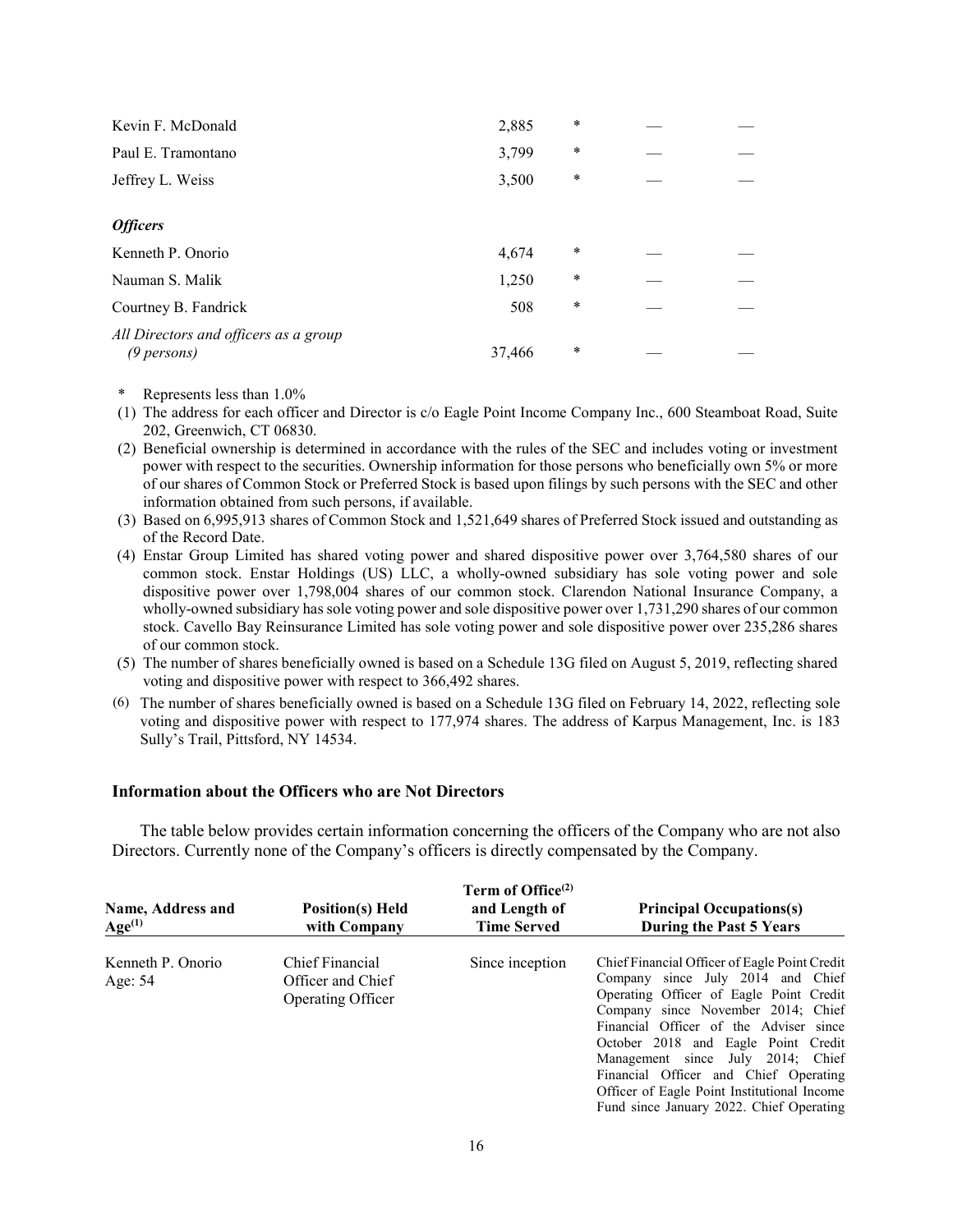|                                   |                             |                 | and Eagle Point Credit Management since<br>August 2014.                                                                                                                                                                                                                                                                                                                                                                                           |
|-----------------------------------|-----------------------------|-----------------|---------------------------------------------------------------------------------------------------------------------------------------------------------------------------------------------------------------------------------------------------------------------------------------------------------------------------------------------------------------------------------------------------------------------------------------------------|
| Nauman S. Malik<br>Age: $41$      | Chief Compliance<br>Officer | Since inception | Chief Compliance Officer of Eagle Point<br>Credit Company since September 2015;<br>Chief Compliance Officer of Eagle Point<br>Institutional Income Fund since January<br>2022; General Counsel of the Adviser since<br>October 2018and Eagle Point Credit<br>Management since June 2015; Chief<br>Compliance Officer of the Adviser from<br>October 2018 to March 2020 and Eagle<br>Point Credit Management from September<br>2015 to March 2020. |
| Courtney B. Fandrick<br>Age: $39$ | Secretary                   | Since inception | Secretary of Eagle Point Credit Company<br>since August 2015; Secretary of Eagle Point<br>Institutional Income Fund since January<br>2022; Chief Compliance Officer of the<br>Adviser and Eagle Point Credit Management<br>March 2020; Deputy Chief<br>since<br>Compliance Officer of the Adviser from<br>October 2018 to March 2020 and Eagle<br>Point Credit Management from December<br>2014 to March 2020.                                    |

Officer of the Adviser since October 2018

(1) The address for each of our officers is c/o Eagle Point Income Company Inc., 600 Steamboat Road, Suite 202, Greenwich, CT 06830. Each of our officers is an interested person of the Company due to their affiliations with the Adviser and its affiliates.

(2) Each of our officers holds office at the pleasure of the Board and until their successors are chosen and qualifies, or until their earlier resignation or removal.

*Kenneth P. Onorio***.** Mr. Onorio has served as our Chief Financial Officer and our Chief Operating Officer since inception. Mr. Onorio also serves as the Chief Financial Officer and Chief Operating Officer of the Adviser and Eagle Point Credit Management. Prior to joining Eagle Point Credit Management in 2014, Mr. Onorio was an Executive Director within Private Equity and Hedge Fund Administration at JPMorgan Alternative Investment Services from September 2008 to July 2014. During his tenure at JPMorgan, his responsibilities included managing Hedge Fund and Private Equity Fund Administration. Mr. Onorio received his B.S. from Fordham University and is a Certified Public Accountant (inactive).

Mr. Onorio also serves as Chief Financial Officer and Chief Operating Officer of Eagle Point Credit Company and Eagle Point Institutional Income Fund.

*Nauman S. Malik*. Mr. Malik has served as our Chief Compliance Officer since inception. Mr. Malik also serves as the General Counsel of the Adviser and Eagle Point Credit Management. He was the Chief Compliance Officer of the Adviser from October 2018 to March 2020 and Chief Compliance Officer of Eagle Point Credit Management from September 2015 to March 2020. Prior to joining Eagle Point Credit Management, Mr. Malik was a corporate attorney with Dechert LLP. Mr. Malik received his J.D. from Georgetown University Law Center and his B.S. in finance from the University of Pennsylvania's Wharton School.

Mr. Malik also serves as Chief Compliance Officer of Eagle Point Credit Company and Eagle Point Institutional Income Fund.

*Courtney B. Fandrick*. Ms. Fandrick has served as our Secretary since inception. Ms. Fandrick also serves as the Chief Compliance Officer of the Adviser and Eagle Point Credit Management. She was the Deputy Chief Compliance Officer of the Adviser from October 2018 to March 2020 and Deputy Chief Compliance Officer of Eagle Point Credit Management from December 2014 to March 2020. Prior to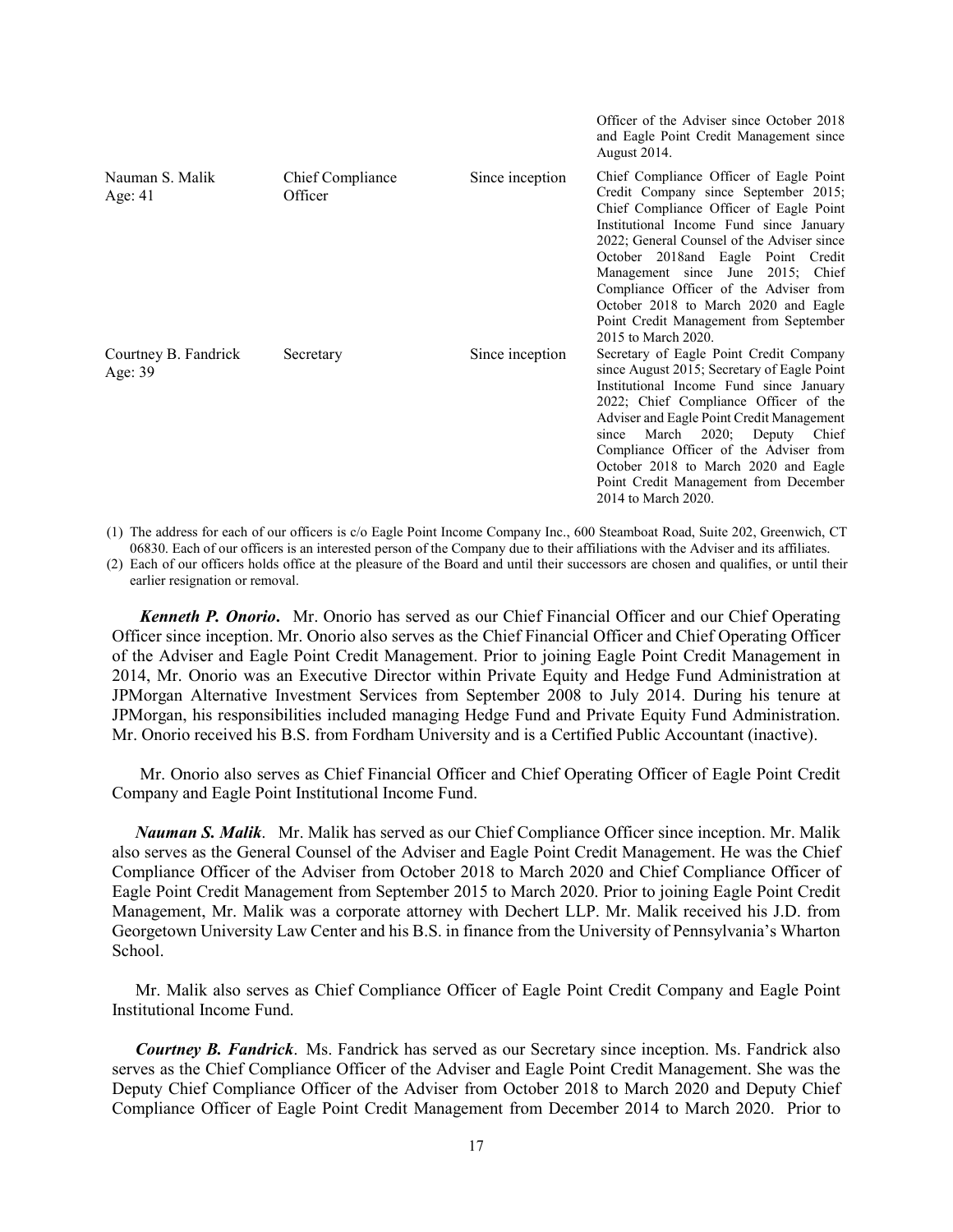joining Eagle Point Credit Management in December 2014, Ms. Fandrick was Senior Compliance Associate at Bridgewater Associates, LP, an investment advisory firm. Ms. Fandrick received her B.A. in Mathematics and Statistics from Miami University and her MBA from University of Phoenix.

Ms. Fandrick also serves as Secretary of Eagle Point Credit Company and Eagle Point Institutional Income Fund.

#### **Certain Related Party Transactions**

#### *Investment Adviser and Investment Advisory Agreement*

The Adviser, located at 600 Steamboat Road, Suite 202, Greenwich, CT 06830, manages the Company's investments, subject to the supervision of the Board, pursuant to an investment advisory agreement (the "Advisory Agreement") between us and the Adviser, dated October 5, 2018. The Adviser is registered as an investment adviser with the SEC. The Adviser is an affiliate of Eagle Point Credit Management which, collectively with the Adviser as of December 31, 2021, had approximately \$7.3 billion in total assets under management for investment, including capital commitments that were undrawn as of such date. The Adviser was established in September 2018 and Eagle Point Credit Management LLC was established in 2012. The Adviser is primarily owned by the Trident V Funds through intermediary holding companies. Additionally, an affiliate of Enstar Group Limited currently also indirectly owns a portion of the limited liability company interests in the Adviser. In addition, members of the Adviser's senior investment team hold indirect ownership interests in the Adviser. The Adviser is ultimately governed through intermediary holding companies by a board of managers (the "Adviser's Board of Managers"), which includes Mr. Majewski and certain principals of Stone Point. The Adviser's Board of Managers is also responsible for governance and oversight of certain affiliates of the Adviser, including Eagle Point Credit Management.

We pay the Adviser a management fee for its services under the Advisory Agreement. The management fee equals an annual rate of 1.25% of our Managed Assets and is calculated monthly based on our Managed Assets at the end of each calendar month and payable quarterly in arrears. "Managed Assets" means our total assets (including assets attributable to our use of leverage) minus the sum of our accrued liabilities (other than liabilities incurred for the purpose of creating leverage). For the fiscal year ended December 31, 2021, the Adviser earned management fees under the Advisory Agreement of \$1.7 million.

#### *Administrator and Administration Agreement*

The Administrator, located at 600 Steamboat Road, Suite 202, Greenwich, CT 06830, furnishes the Company with office facilities, equipment and clerical, bookkeeping and record-keeping services at such facilities. Under the administration agreement (the "Administration Agreement") between us and the Administrator, the Administrator performs, or arranges for the performance of, our required administrative services, which include being responsible for the financial records which we are required to maintain and preparing reports to Stockholders.

Payments under the Administration Agreement are equal to an amount based upon our allocable portion of the Administrator's overhead in performing its obligations under the Administration Agreement, including rent, the fees and expenses associated with performing compliance functions and our allocable portion of the compensation of our chief financial officer, chief operating officer and CCO and our allocable portion of the compensation of any of their support staff. To the extent the Administrator outsources any of its functions, we pay the fees on a direct basis, without profit to the Administrator. Expenses and fees incurred pursuant to the Administration Agreement and payable to the Administrator for the fiscal year ended December 31, 2021 totaled \$0.4 million.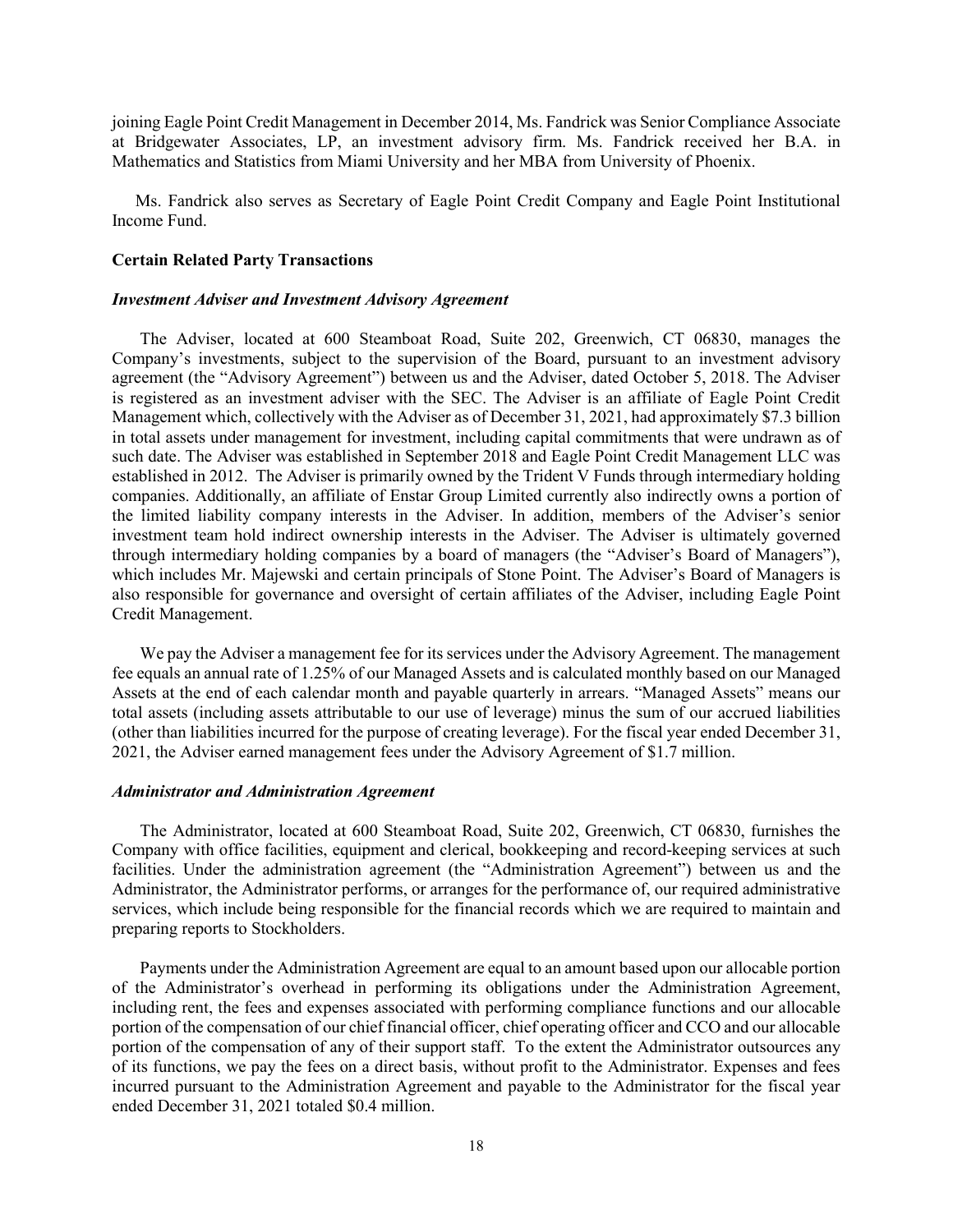#### **Independent Registered Public Accounting Firm**

The Audit Committee and the Board unanimously selected KPMG LLP ("KPMG") as the independent registered public accounting firm for the Company at a Board meeting held on February 11, 2022. KPMG has served as the independent registered public accounting firm of the Company since the Company's inception. KPMG is located at 345 Park Avenue, New York, NY 10154. The Company is not aware of any direct financial or material indirect financial interest of KPMG in the Company. A representative of KPMG will be present at the Meeting via telephone to respond to appropriate questions from Stockholders and will have an opportunity to make a statement if he or she chooses to do so.

*Audit Committee Pre-approval Policies and Procedures.* The Audit Committee has adopted written policies relating to the pre-approval of audit and permitted non-audit services to be performed by the Company's independent registered public accounting firm. Under the policies, on an annual basis, the Audit Committee reviews and pre-approves proposed audit and permitted non-audit services to be performed by the independent registered public accounting firm on behalf of the Company.

In addition, the Audit Committee pre-approves annually any permitted non-audit services (including audit-related services) to be provided by the independent registered public accounting firm to the Adviser and any entity controlling, controlled by, or under common control with the Adviser that provides ongoing services to the Company (together, the "Service Affiliates"), provided, in each case, that the engagement relates directly to the operations and financial reporting of the Company. Although the Audit Committee does not pre-approve all services provided by the independent registered public accounting firm to the Service Affiliates (for instance, if the engagement does not relate directly to the operations and financial reporting of the Company), the Audit Committee receives an annual report showing the aggregate fees paid by the Service Affiliates for such services.

The Audit Committee may also from time to time pre-approve individual non-audit services to be provided to the Company or a Service Affiliate that were not pre-approved as part of the annual process described above. The Audit Committee may form and delegate authority to subcommittees consisting of one (1) or more members when appropriate, including the authority to grant pre-approvals of audit and permitted non-audit services, provided that any decisions of such subcommittee to grant pre-approvals shall be presented to the full Audit Committee at its next scheduled meeting.

The pre-approval policies provide for waivers of the requirement that the Audit Committee pre-approve non-audit services provided to the Company pursuant to de minimis exceptions described in Section 10A of the Exchange Act and applicable regulations.

**Audit Fees.** The aggregate fees billed for professional services rendered by KPMG, the Company's independent registered public accounting firm, for the audit of the Company's annual financial statements or services that are normally provided by the accountant in connection with statutory and regulatory filings or engagements for the fiscal years ended December 31, 2020 and December 31, 2021 were \$135,500 and \$163,000, respectively.

**Audit-Related Fees**. The aggregate fees billed for assurance and related services by KPMG that are reasonably related to the performance of the audit of the Company's financial statements and not reported in "Audit Fees" above in the fiscal years ended December 31, 2020 and December 31, 2021 were \$86,250 and \$69,500, respectively. These fees include audit-related services in connection with the Company's "at the market" common and preferred stock issuance program, filing of its shelf registration statements, and underwritten offerings of the Preferred Stock and Common Stock.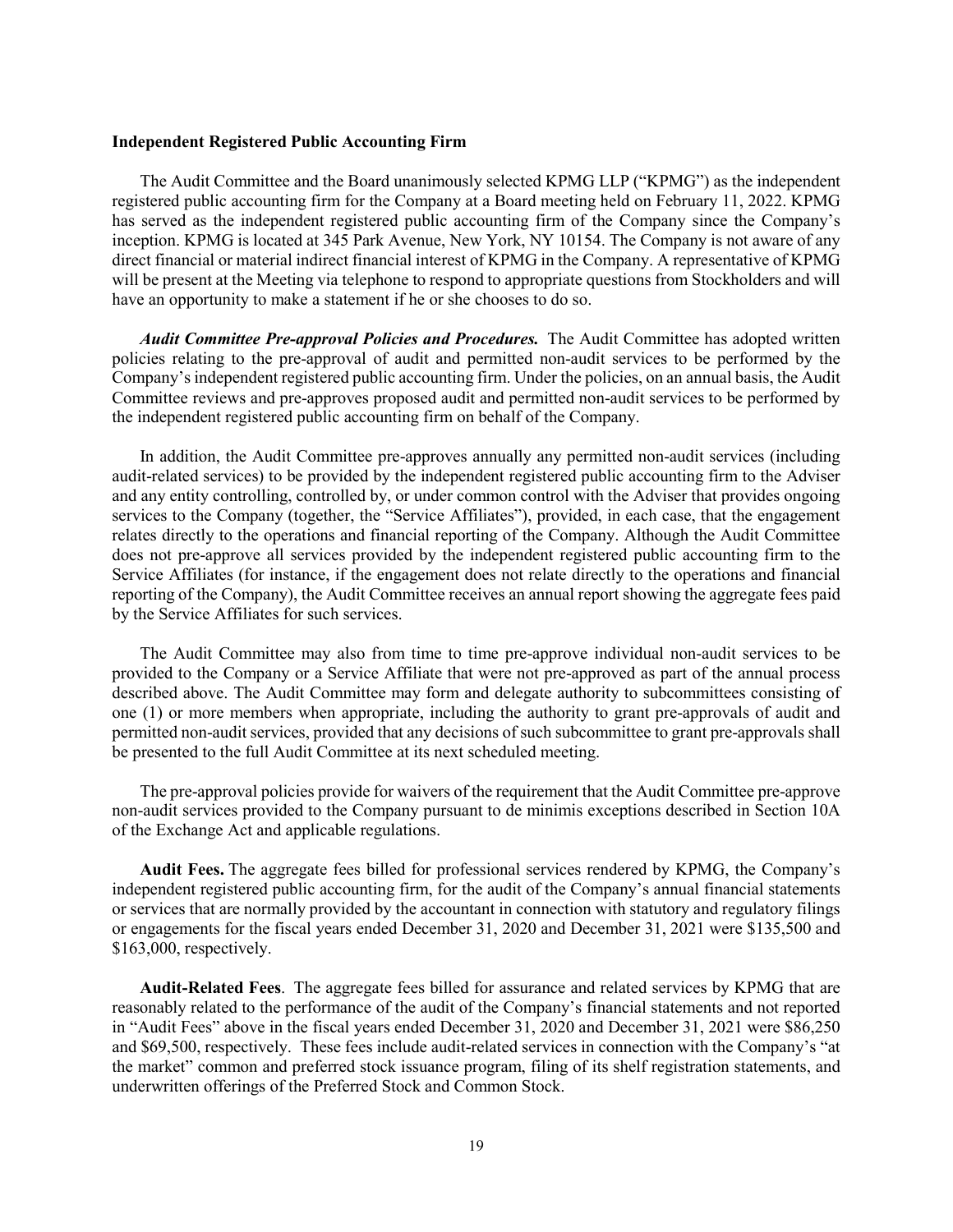**Tax Fees**. The aggregate fees billed for professional services by KPMG for tax compliance, tax advice and tax planning in the fiscal years ended December 31, 2020 and December 31, 2021 were \$30,590 and \$33,120, respectively. These fees were in connection with the preparation of the Company's regulated investment company tax compliance and related tax advice.

**All Other Fees.** The aggregate fees billed for all other services not listed in "Audit Fees", "Audit-Related Fees" and "Tax Fees" above by KPMG in the fiscal years ended December 31, 2020 and December 31, 2021 were \$0 and \$0, respectively.

During the fiscal years ended December 31, 2020 and 2021, all of KPMG's expenses were preapproved by the Audit Committee.

*Aggregate Non-Audit Fees.* The aggregate non-audit fees billed by KPMG during the fiscal years ended December 31, 2020 and 2021, for services rendered to the Company and the Service Affiliates, are shown in the table below:

|                          | Aggregate<br><b>Non-Audit Fees</b> | Aggregate<br><b>Non-Audit Fees</b> | Aggregate             |
|--------------------------|------------------------------------|------------------------------------|-----------------------|
| <b>Fiscal Year Ended</b> | for Company                        | for Service Affiliates             | <b>Non-Audit Fees</b> |
| December 31, 2020        | \$116,840                          | \$9,100                            | \$125,940             |
| December 31, 2021        | \$102,620                          | \$9,500                            | \$112,120             |

The Audit Committee has considered whether the provision of non-audit services that were rendered to the Service Affiliates that were not required to be pre-approved pursuant to paragraph (c)(7)(ii) of Rule 2- 01 of Regulation S-X is compatible with maintaining KPMG's independence.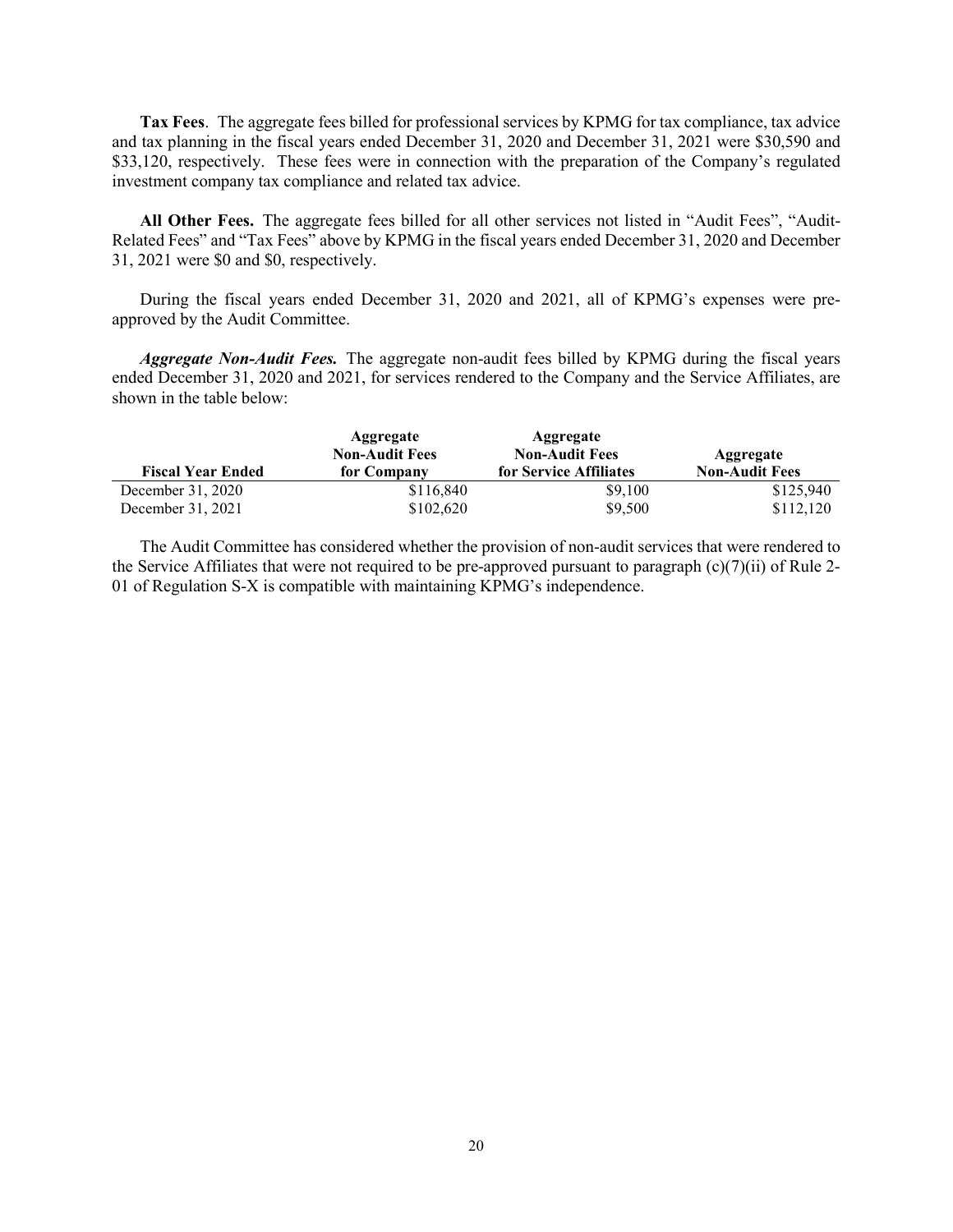#### **Report of the Audit Committee**

The Audit Committee (the "Audit Committee") of the Company oversees the Company's accounting and financial reporting processes and the audits of the Company's financial statements. The Company's management is responsible for the preparation, presentation and integrity of the Company's financial statements, the Company's accounting and financial and reporting principles, and internal controls and procedures designed to assure compliance with accounting standards and applicable laws and regulations. In fulfilling its oversight responsibilities, the Audit Committee reviewed the audited financial statements in the Company's Annual Report for the fiscal year ended December 31, 2021 (the "Annual Report") with management and discussed the quality, not just the acceptability, of the accounting principles, the reasonableness of significant judgments and the clarity of disclosures in the financial statements.

In the performance of its oversight function, the Audit Committee has reviewed and discussed the above described December 31, 2021 audited financial statements with management and with KPMG, the Company's independent registered public accounting firm. The Audit Committee has also discussed with KPMG the matters required to be discussed by Auditing Standard 1301 (Communications with Audit Committees), as adopted by the Public Company Accounting Oversight Board ("PCAOB"). The Audit Committee reviewed with KPMG, who is responsible for expressing an opinion on the conformity of those audited financial statements with generally accepted accounting principles, their judgment as to the quality, not just the acceptability, of the Company's accounting principles and such other matters as are required to be discussed with the Audit Committee under generally accepted auditing standards. Finally, the Audit Committee has reviewed the written disclosures and the letters from KPMG required by PCAOB Rule 3526, *Communication with Audit Committees Concerning Independence*, as currently in effect, has considered whether the provision of other non-audit services by KPMG to the Company are compatible with maintaining KPMG's independence, and has discussed with KPMG the independence of the independent registered public accounting firm.

The Audit Committee discussed with KPMG the overall scope and plans for the audit. The Audit Committee met with KPMG to discuss the results of their audit, their evaluations of the Company's internal controls and the overall quality of the Company's financial reporting.

Based upon the reports and discussions described in this report, and subject to the limitations on the role and responsibilities of the Audit Committee referred to in the proxy statement for the 2022 annual meeting of stockholders filed with the SEC on April 5, 2022 and in the Audit Committee's charter, the Audit Committee recommended to the board of directors (the "Board") of the Company (and the Board has approved) that the Company's audited financial statements be included in the Annual Report as filed with the SEC.

Stockholders are reminded, however, that the members of the Audit Committee are not professionally engaged in the practice of auditing or accounting. Members of the Audit Committee rely, without independent verification, on the information provided to them and on the representations made by management and KPMG. Accordingly, the Audit Committee's oversight does not provide an independent basis to determine that management has maintained appropriate accounting and financial reporting principles or appropriate internal controls and procedures designed to assure compliance with accounting standards and applicable laws and regulations. Furthermore, the Audit Committee's considerations and discussions, referred to above, do not assure that the audit of the Company's financial statements has been carried out in accordance with the standards of the PCAOB, that the financial statements are presented in conformity with accounting principles generally accepted in the United States of America or that the Company's independent registered public accounting firm is, in fact, "independent."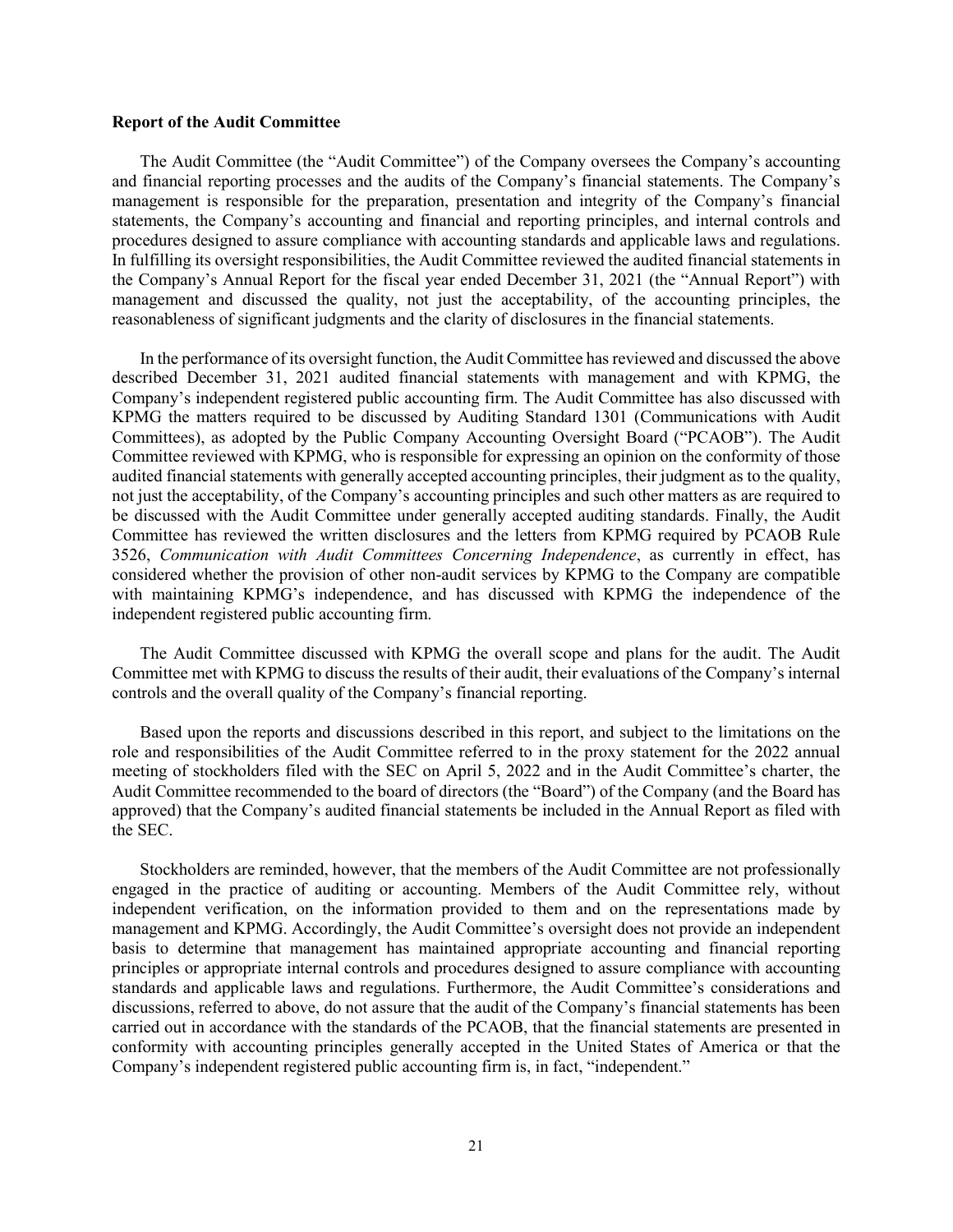*Jeffrey L. Weiss, Chairman of the Audit Committee Scott W. Appleby, Member of the Audit Committee Kevin F. McDonald, Member of the Audit Committee Paul E. Tramontano, Member of the Audit Committee*

**The material in this report is not "soliciting material," is not deemed "filed" with the SEC, and is not to be incorporated by reference into any filing of the Company under the Securities Act of 1933, as amended, or the Securities Exchange Act of 1934, as amended, whether made before or after the date hereof and irrespective of any general incorporation language in any such filing.**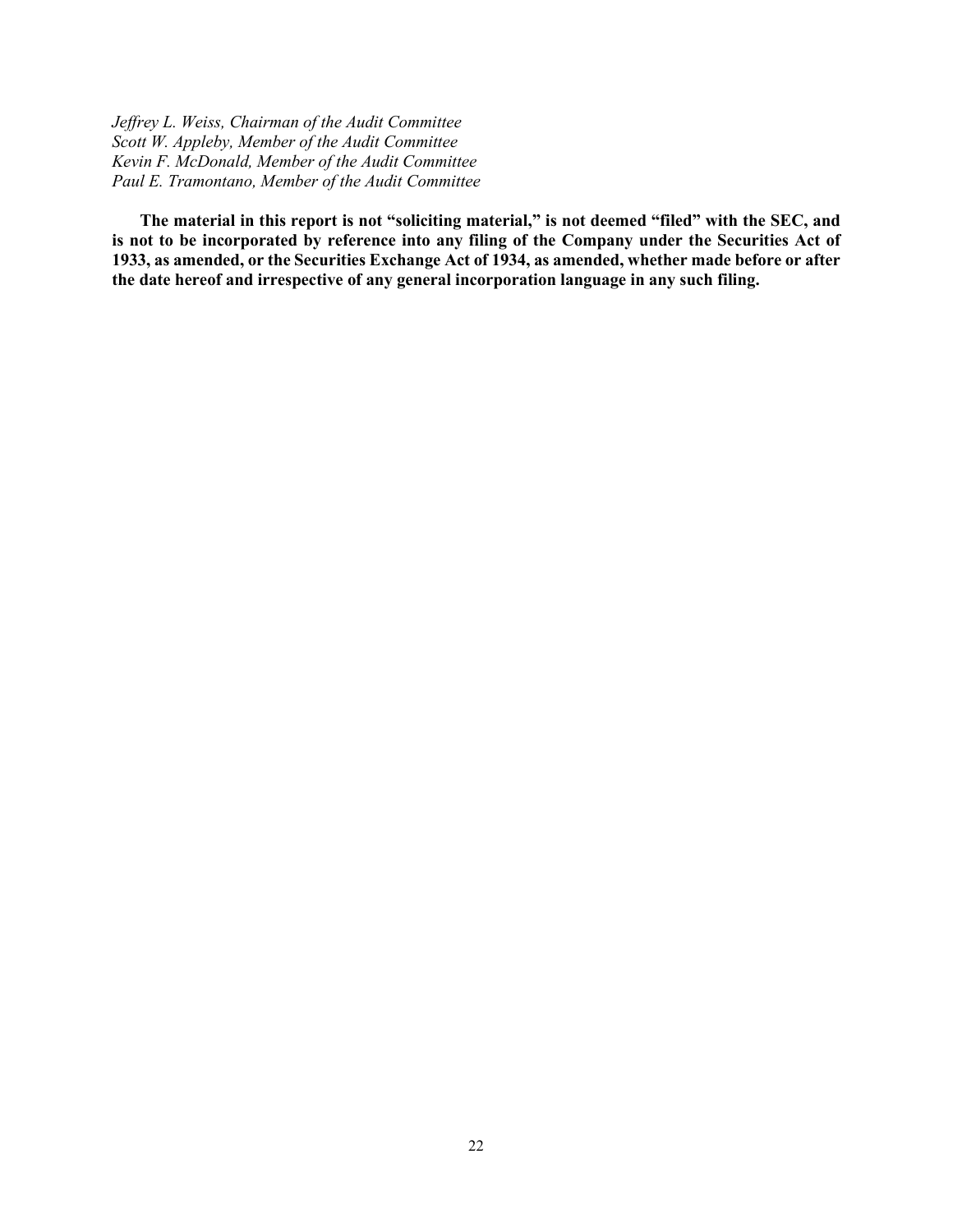#### **Single Delivery of Proxy Statement to Shared Address**

Please note that only one copy of this Proxy Statement and accompanying documents may be delivered to two (2) or more Stockholders who share an address. We will deliver promptly, upon request, a separate copy of any of these documents to Stockholders at a shared address to which a single copy of such document(s) was delivered. Stockholders who wish to receive a separate copy of any of these documents, or to receive a single copy of such documents if multiple copies were delivered, now or in the future, should submit their request by writing to us or by calling us at (844) 810-6501. Please direct your written requests to Courtney Fandrick, Secretary, Eagle Point Income Company Inc., 600 Steamboat Road, Suite 202, Greenwich, CT 06830.

#### **Stockholder Proposals for the Annual Meeting for the 2023 Fiscal Year**

It is currently anticipated that the Company's next annual meeting of Stockholders after the Meeting will be held in May 2023. Proposals of Stockholders intended to be presented at that annual meeting of the Company must be received by the Company no earlier than December 6, 2022 and no later than January 5, 2023 for inclusion in the Company's proxy statement and proxy cards relating to that meeting. The submission by a Stockholder of a proposal for inclusion in the proxy materials does not guarantee that it will be included. Stockholder proposals are subject to certain requirements under the federal securities laws. To the extent the Company wishes to exclude a proposal, potential exclusion will be analyzed based upon both the procedural and substantive bases for exclusion set forth in Rule 14a-8 under the Exchange Act.

Stockholders submitting any other proposals (including proposals to elect Director nominees) for the Company intended to be presented at the annual meeting for the 2023 fiscal year (i.e., other than those to be included in the Company's proxy materials) must ensure that such proposals are received by the Company, in good order and complying with all applicable legal requirements and requirements set forth in the Company's bylaws. The Company's bylaws provide that any such proposal must be addressed to the attention of the Secretary and received in writing by the Company not less than ninety (90) days nor more than one hundred twenty (120) days in advance of the anniversary of the date the Company's proxy statement was released to the Stockholders in connection with the previous year's annual meeting of Stockholders; provided, however, that in the event that no annual meeting was held in the previous year or the date of the annual meeting has been changed by more than thirty (30) days from the date contemplated at the time of the previous year's proxy statement, notice by the Stockholder must be received by the Secretary not later than the close of business on the later of  $(x)$  the ninetieth  $(90<sup>th</sup>)$  day prior to such annual meeting and (y) the seventh  $(7<sup>th</sup>)$  day following the day on which public announcement of the date of such meeting is first made. A Stockholder's notice to the Secretary shall set forth (i) as to each matter the Stockholder proposes to bring before the annual meeting (a) a brief description of the business desired to be brought before the annual meeting and the reasons for conducting such business at the annual meeting and (b) any material interest of the Stockholder in such business, and (ii) as to the Stockholder giving the notice (a) the name and record address of the Stockholder and (b) the class, series and number of shares of capital stock of the Company which are beneficially owned by the Stockholder.

Assuming the next annual meeting is ultimately scheduled to be within 30 days of the May 18th anniversary of the Meeting, such proposals must be received no earlier than December 6, 2022 and no later than January 5, 2023. Stockholder proposals should be addressed to the attention of Courtney Fandrick, Secretary, Eagle Point Income Company Inc., 600 Steamboat Road, Suite 202, Greenwich, CT 06830.

If a Stockholder who wishes to present a proposal fails to notify the Company as set forth above for inclusion of a proposal the Company's proxy statement, the proxies solicited for the meeting will be voted on the Stockholder's proposal, if it is properly brought before the meeting, in accordance with the judgment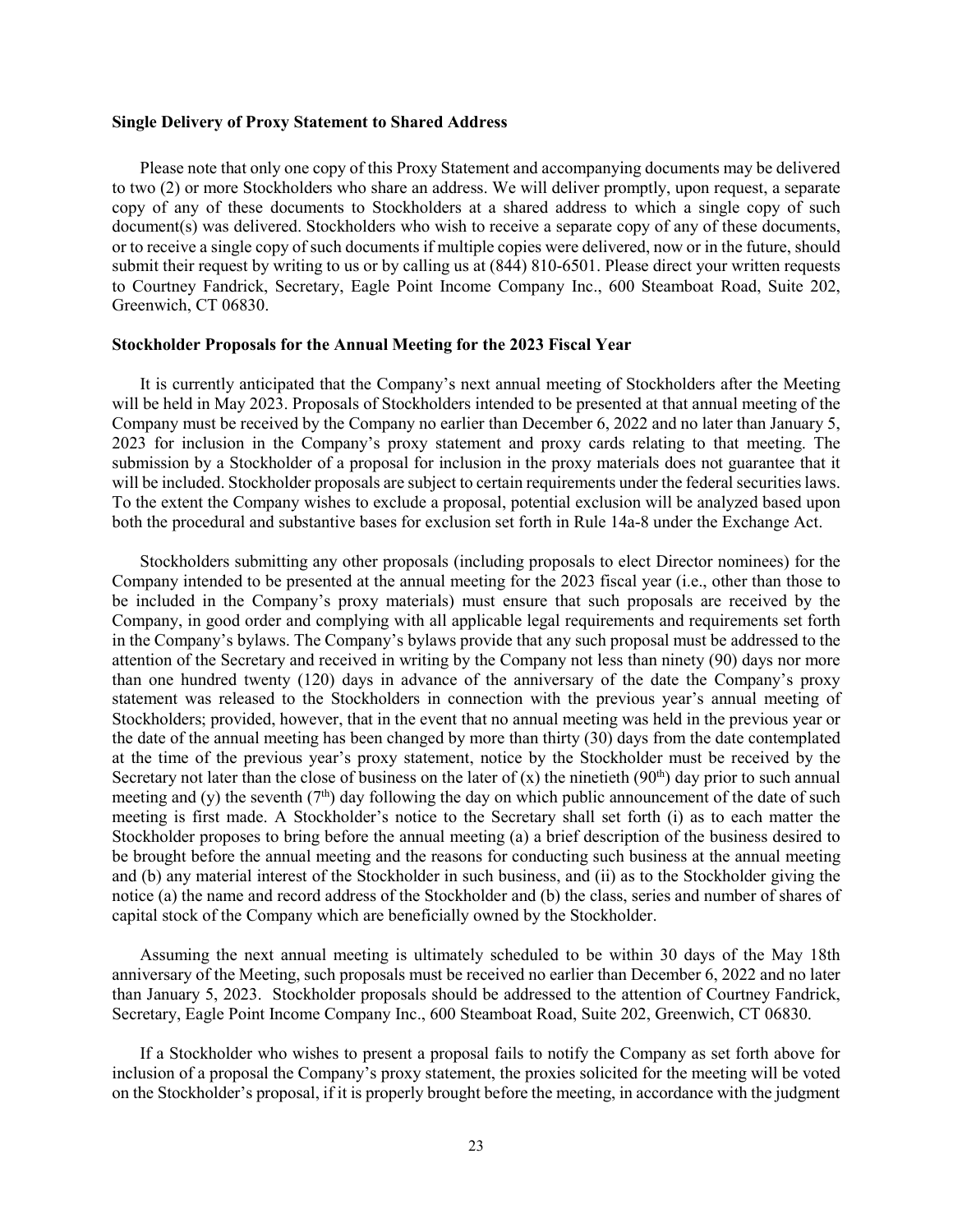of the persons named in the enclosed proxy card(s). If a Stockholder makes a timely notification, the proxies may still exercise discretionary voting authority under circumstances consistent with the SEC's proxy rules.

**Copies of the Company's Annual Report and most recent semi-annual report, including financial statements, have previously been mailed to Stockholders. The Company will furnish to any Stockholder upon request, without charge, an additional copy of the Company's Annual Report and most recent semi-annual report to Stockholders. Annual Reports and semi-annual reports to Stockholders may be obtained by directing a written request to Courtney Fandrick, Secretary, Eagle Point Income Company Inc., 600 Steamboat Road, Suite 202, Greenwich, CT 06830, calling toll-free (844) 810-6501 or by visiting the Company's website at** *www.eaglepointincome.com***.**

**PLEASE EXECUTE AND RETURN THE ENCLOSED PROXY CARD PROMPTLY TO ENSURE THAT A QUORUM IS PRESENT AT THE ANNUAL MEETING. A SELF-ADDRESSED, POSTAGE-PAID ENVELOPE IS ENCLOSED FOR YOUR CONVENIENCE.**

April 5, 2022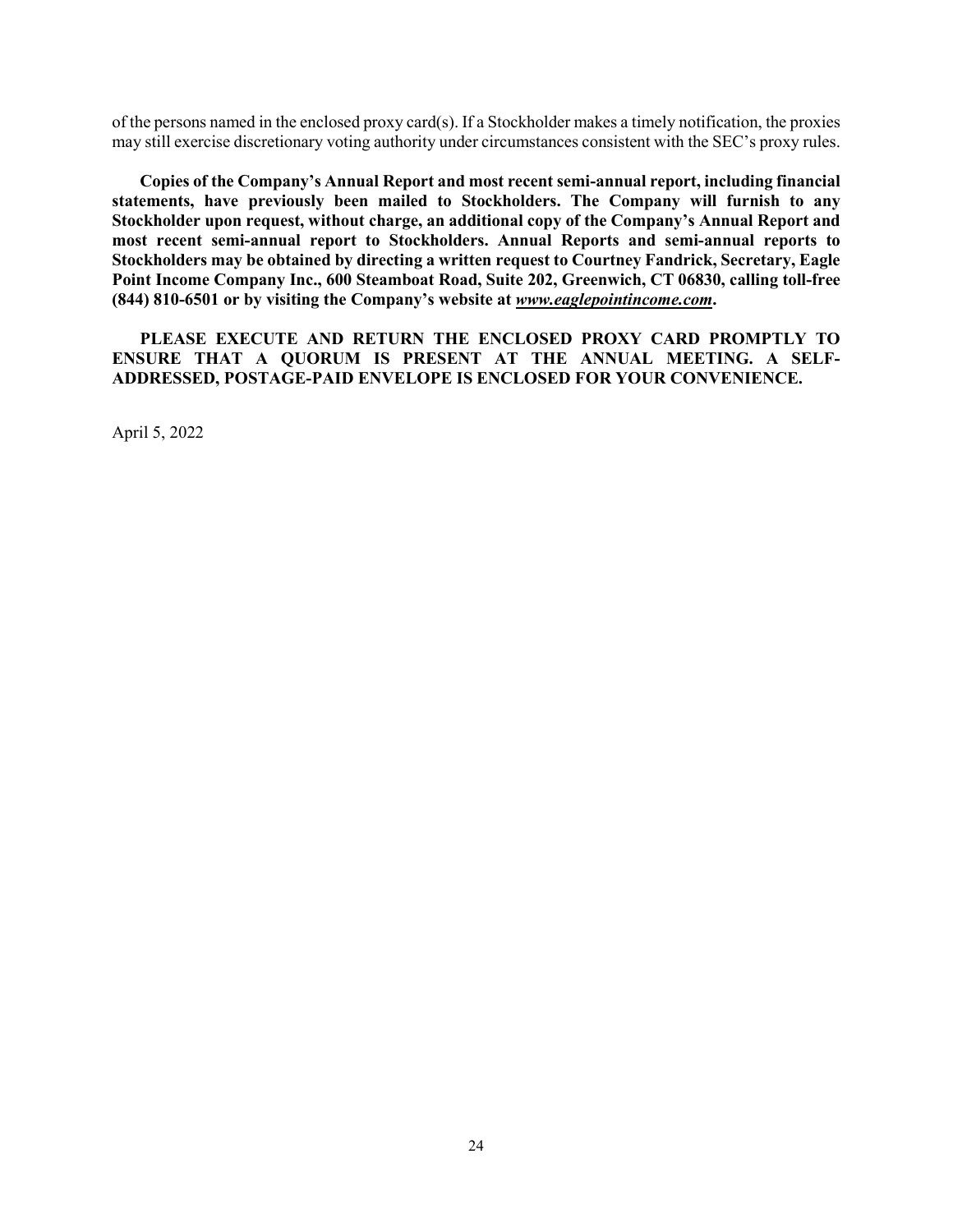### EAGLE POINT INCOME COMPANY INC.

### **Proxy for Annual Meeting of Stockholders on May 18, 2022 at 8:15 a.m. (Eastern Time) Solicited on Behalf of the Board of Directors**

The undersigned hereby appoints Courtney Fandrick, with full power of substitution and power to act alone, as proxy to vote all the shares of the Company's common stock, par value \$0.001 per share, which the undersigned would be entitled to vote if personally present and acting at the Annual Meeting of Stockholders of Eagle Point Income Company Inc., to be held May 18, 2022 at 600 Steamboat Rd, Suite 202, Greenwich, Connecticut 06830, and at any adjournments or postponements thereof, as follows:

#### **(Continued and to be signed on the reverse side.)**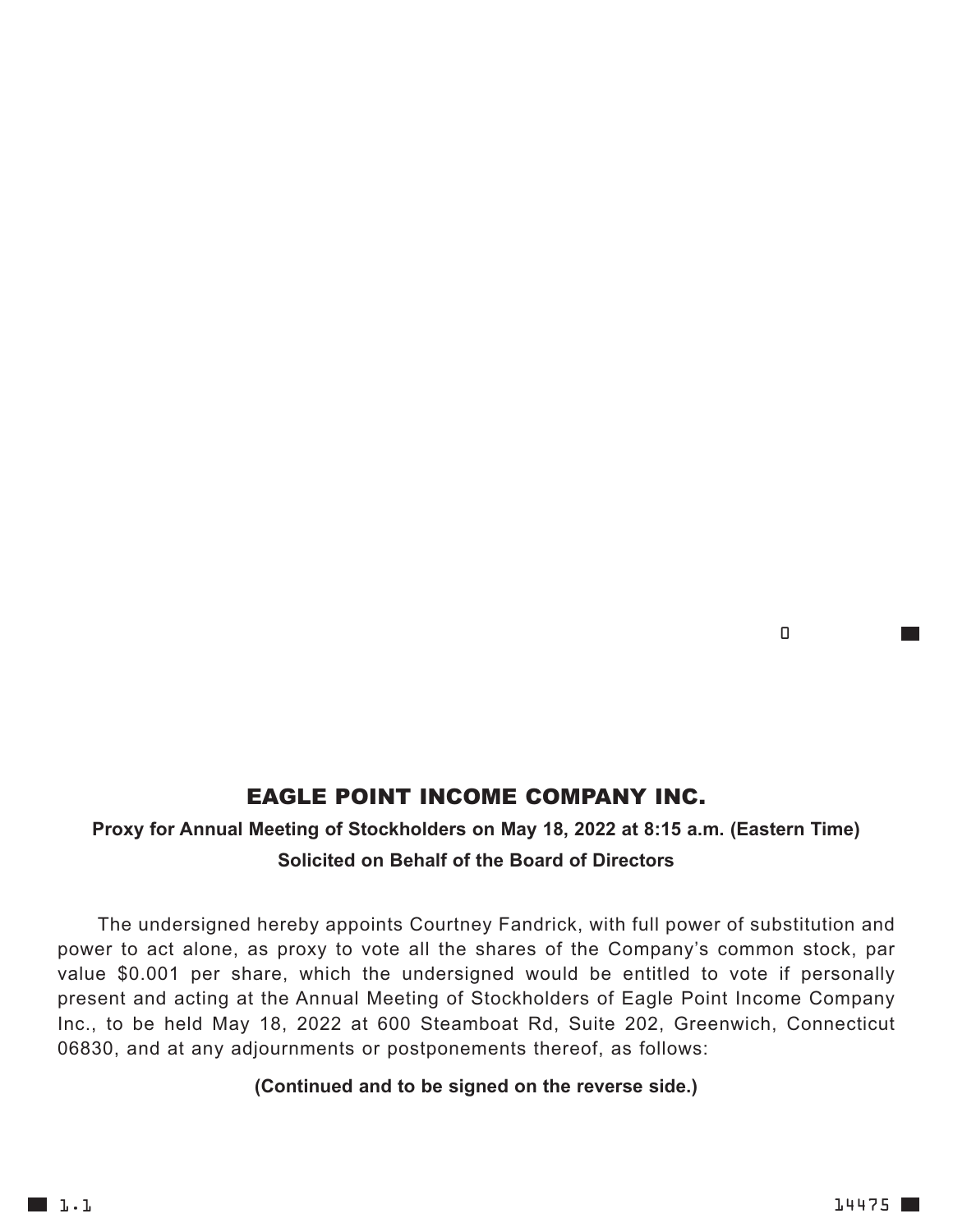#### **ANNUAL MEETING OF STOCKHOLDERS OF**

# **EAGLE POINT INCOME COMPANY INC.**

#### **May 18, 2022**

**GO GREEN**

e-Consent makes it easy to go paperless. With e-Consent, you can quickly access your proxy material, statements and other eligible documents online, while reducing costs, clutter and paper waste. Enroll today via www.astfinancial.com to enjoy online access.

**IMPORTANT NOTICE REGARDING AVAILABILITY OF PROXY MATERIAL**:

The Notice of Meeting, proxy statement and proxy card are available at *www.eaglepointincome.com*

## Please sign, date and mail your proxy card in the envelope provided as soon as possible.

Please detach along perforated line and mail in the envelope provided.

10100000000000001000 7 051822

|                                                                                                                                                                                                                                                                              | THE BOARD OF DIRECTORS RECOMMENDS A VOTE "FOR" THE ELECTION OF DIRECTOR IN PROPOSAL 1.<br>PLEASE SIGN, DATE AND RETURN PROMPTLY IN THE ENCLOSED ENVELOPE. PLEASE MARK YOUR VOTE IN BLUE OR BLACK INK AS SHOWN HERE $ X $                                                                                                                                          |
|------------------------------------------------------------------------------------------------------------------------------------------------------------------------------------------------------------------------------------------------------------------------------|-------------------------------------------------------------------------------------------------------------------------------------------------------------------------------------------------------------------------------------------------------------------------------------------------------------------------------------------------------------------|
| 1. Election of Director:<br><b>NOMINEE:</b><br>Paul E. Tramontano<br>Class II director<br>FOR THE NOMINEE<br><b>WITHHOLD AUTHORITY</b><br>FOR THE NOMINEE                                                                                                                    | In their discretion, the proxy or her designated substitute is authorized to vote upon<br>such other business as may properly come before the Annual Meeting. This proxy<br>when properly executed will be voted as directed herein by the undersigned<br>stockholder. If no direction is made, this proxy will be voted FOR THE<br><b>NOMINEE in Proposal 1.</b> |
| To change the address on your account, please check the box at right and<br>indicate your new address in the space above. Please note that changes<br>to the registered name(s) on the account may not be submitted via this<br>method.<br>Signature of Stockholder<br>Date: | MARK "X" HERE IF YOU PLAN TO ATTEND THE MEETING.<br>Signature of Stockholder<br>Date:<br>Note: Please sign exactly as your name or names appear on this Proxy. When shares are held jointly, each holder should sign. When signing as executor, administrator, attorney, trustee or guardian, please give full<br>title as                                        |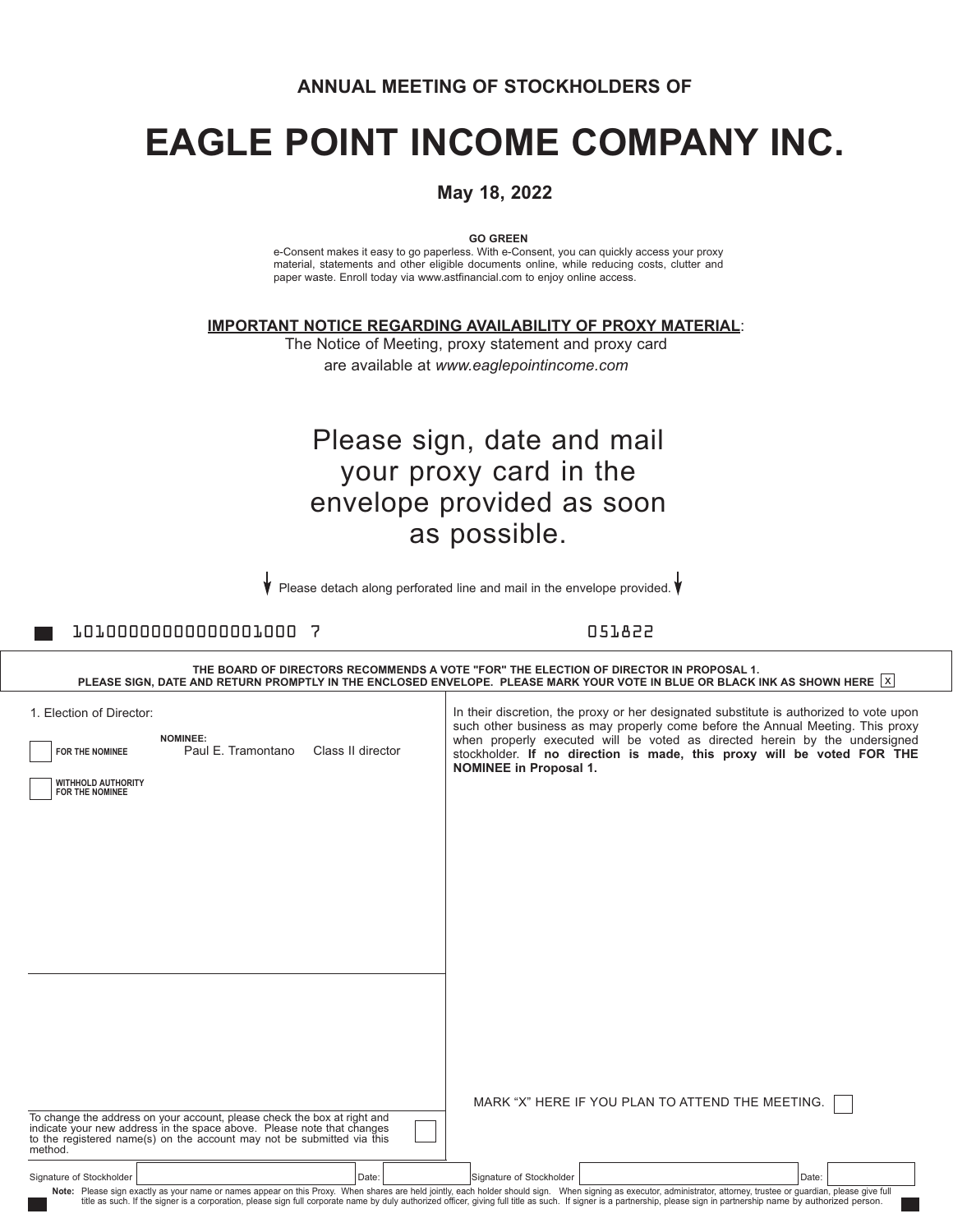### EAGLE POINT INCOME COMPANY INC.

### **Proxy for Annual Meeting of Stockholders on May 18, 2022 at 8:15 a.m. (Eastern Time) Solicited on Behalf of the Board of Directors**

The undersigned hereby appoints Courtney Fandrick, with full power of substitution and power to act alone, as proxy to vote all the shares of the Company's preferred stock, par value \$0.001 per share, which the undersigned would be entitled to vote if personally present and acting at the Annual Meeting of Stockholders of Eagle Point Income Company Inc., to be held May 18, 2022 at 600 Steamboat Rd, Suite 202, Greenwich, Connecticut 06830, and at any adjournments or postponements thereof, as follows:

#### **(Continued and to be signed on the reverse side.)**